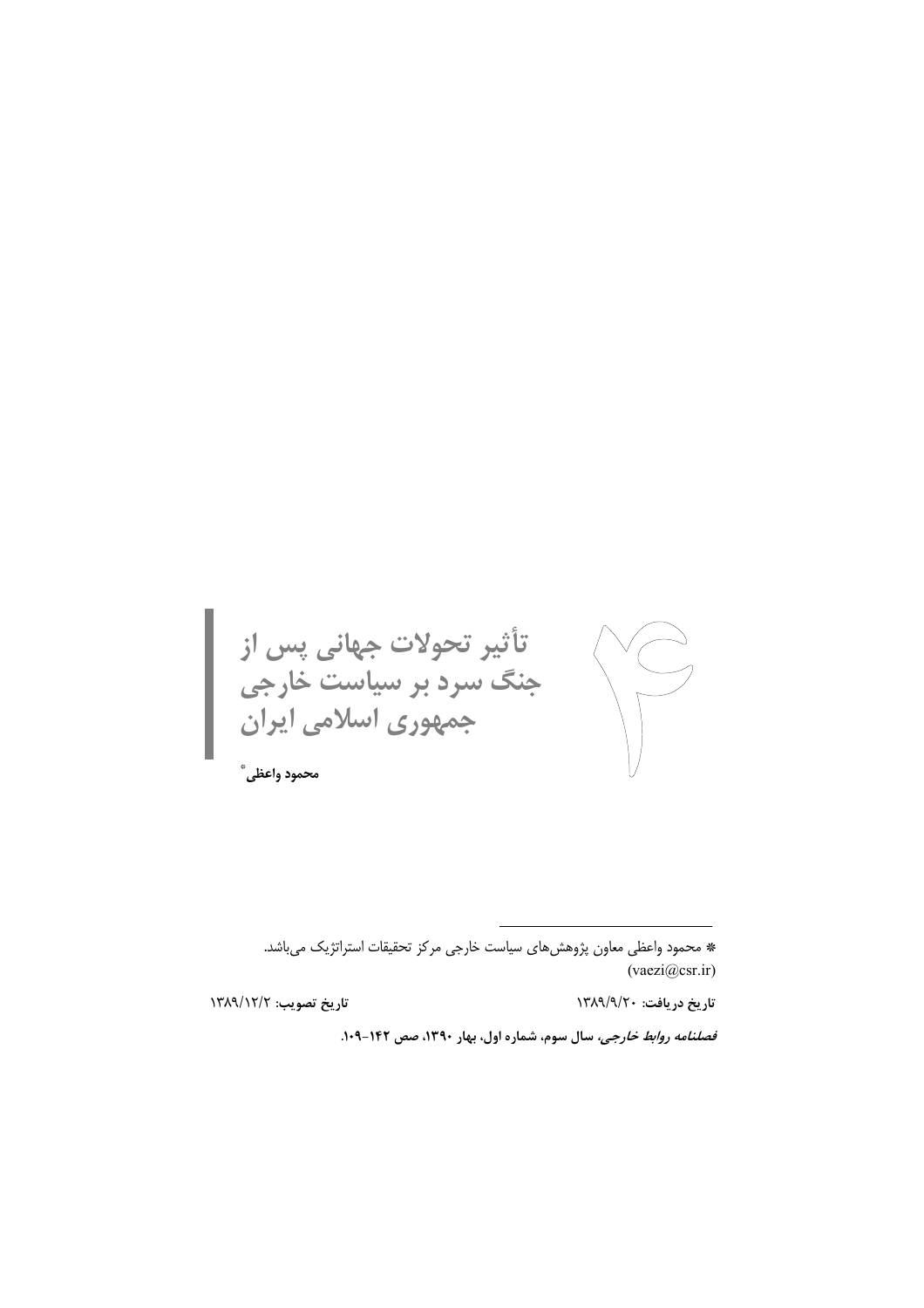## چکىدە

با تغییر در نظام بین|لملل در نتیجه پایان یافتن دوره جنگ سرد و تغییرات ناشی از روندهای جهانی(جهانی شدن اقتصاد و انقلاب ارتباطـات)، نقـش و جایگاه سیاست خارجی در ارتقای وضعیت سیاســی، اقتصـادی، فرهنگــی و امنیتی کشورها اهمیت بیشتری یافته است. مقاله حاضر در پی پاسخ به این پرسش است کـه تحـولات جهـاني (ناشـي از تغييـر در نظـام بـينالملـل و جهانی شدن) چه تأثیری بر سیاست خارجی جمهوری اسـلامی ایـران در دو دهه اخیر داشته است؟ نویسنده بر این بـاور اسـت کـه در نتیجـه تحـولات سیاسی و اجتماعی ــ اقتصادی در عرصه جهانی (فرویاشی نظـام دوقطبــی و ساختار جديد نظام بينالملـل و رونـد جهـاني شـدن و انقـلاب ارتباطـات و اطلاعات)، ابزارهای اقتصادی و فرهنگی در تعقیب اهداف سیاست خـارجی اهمیتی دو چندان یافته است و بـه رغـم تـداوم تاکیـد سیاسـت خـارجی جمهوري اسلامي ايران بر اصول و آرمانهاي اوليه انقلاب اسلامي، گفتمـان سیاست خارجی این کشـور شـاهد تغییراتـی از جملـه تغییـرات شـکلی در گفتمان صدور انقلاب، توجه بــه متغیرهــای اقتصــادی در روابـط خــارجی و همچنین تغییر در ادبیات سیاست خارجی بوده است.

نصلنامه روابط خارجي ♦ سال سوم ♦ شماره اول ♦ بهار ٣٩٠

واژه های کلیسدی: *جهانی شدن، انقلاب ارتباطات و اطلاعات*، سپاست خسارجي جمهسوري اسپلامي ايسران، دوران گسذار، نظسام بين الملل

 $\backslash \backslash$ .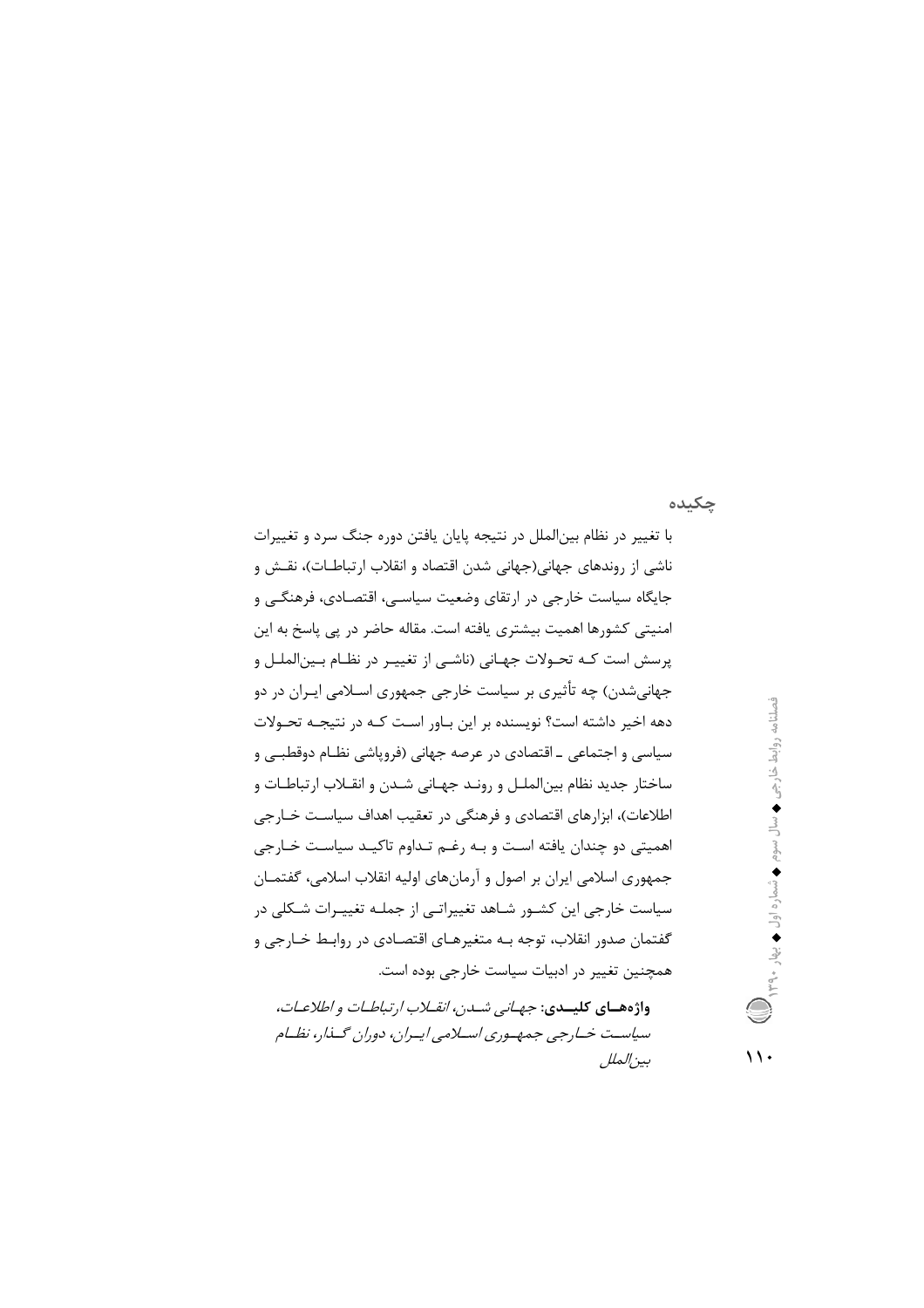پـایان رقـابتهای ایـدئولوژیک و غیرایـدئولوژیک دوران جنـگ سـرد و در نتیجـه ایجاد شرایط جدید برای نظام بینالملل از یک سـو و تغییـر در رونـدهـای جهـانی ناشی از جهانی شدن اقتصاد و انقلاب ارتباطات از سـوی دیگـر، تحـولاتی جهـانی بودند که از اوایل دههی ۱۹۹۰ آغاز شدند و تاثیراتی را بر شئون مختلف سیاسی، از جمله بر سیاست خارجی، برجای گذاشتند. از یکطرف، گرچه با حـذف ابرقــدرت رقیب، ایالات متحده در موقعیت برتر قرار گرفت و طبی دو دهــه تـلاش کـرد تـا موقعیت خود را به عنوان یک قدرت بلامنازع تثبیت نمایـد، تحـولات مهـم ایــن دو دهه در عرصه بین|لملل و ضعف دولتهای آمریکا در بهرهگیری از این تحولات در راستای اهداف جهانی خود، این کشور را با چالش هـای گسـتردهای روبـرو کـرد و علی رغم همه تلاش های این کشور، نظام تک قطبی مطلق و یا ساختار جدید پایــدار و باثباتی شکل نگرفت. در عوض، می توان از مفهوم «دوران انتقالی» بـرای توصـیف نظام بین|لملل پس از جنگ سرد استفاده کرد. از طرف دیگر، روند جهانی شــدن در دو جنبه اقتصادی و اجتماعی (انقلاب ارتباطات) نقش و جایگاه سیاست خارجی را در ارتقای وضعیت سیاسی، اقتصادی، فرهنگی و امنیتی کشورها پراهمیتتر سـاخته است. البته ذکر این نکته ضروری است کـه افـزایش پیچیـدگی در وضـعیت نظـام بین الملل، مسیر حرکت برای رسیدن به اهداف سیاست خـارجی را بـرای کشـورها نسبت به گذشته ناهموارتر کرده است. بدیهی است در چنـین شـرایطی، تحـولات جهانی بر سیاست خارجی کشورها اثر گذار بوده است و سیاست خارجی جمهوری اسلامی ایران نیز نمی تواند از این امر مستثنی باشد.

مقدمه

 $\vee$ 

از سوی دیگر، با گذشت بیش از سـه دهــه از انقــلاب اســلامی، پرســش۵هــایی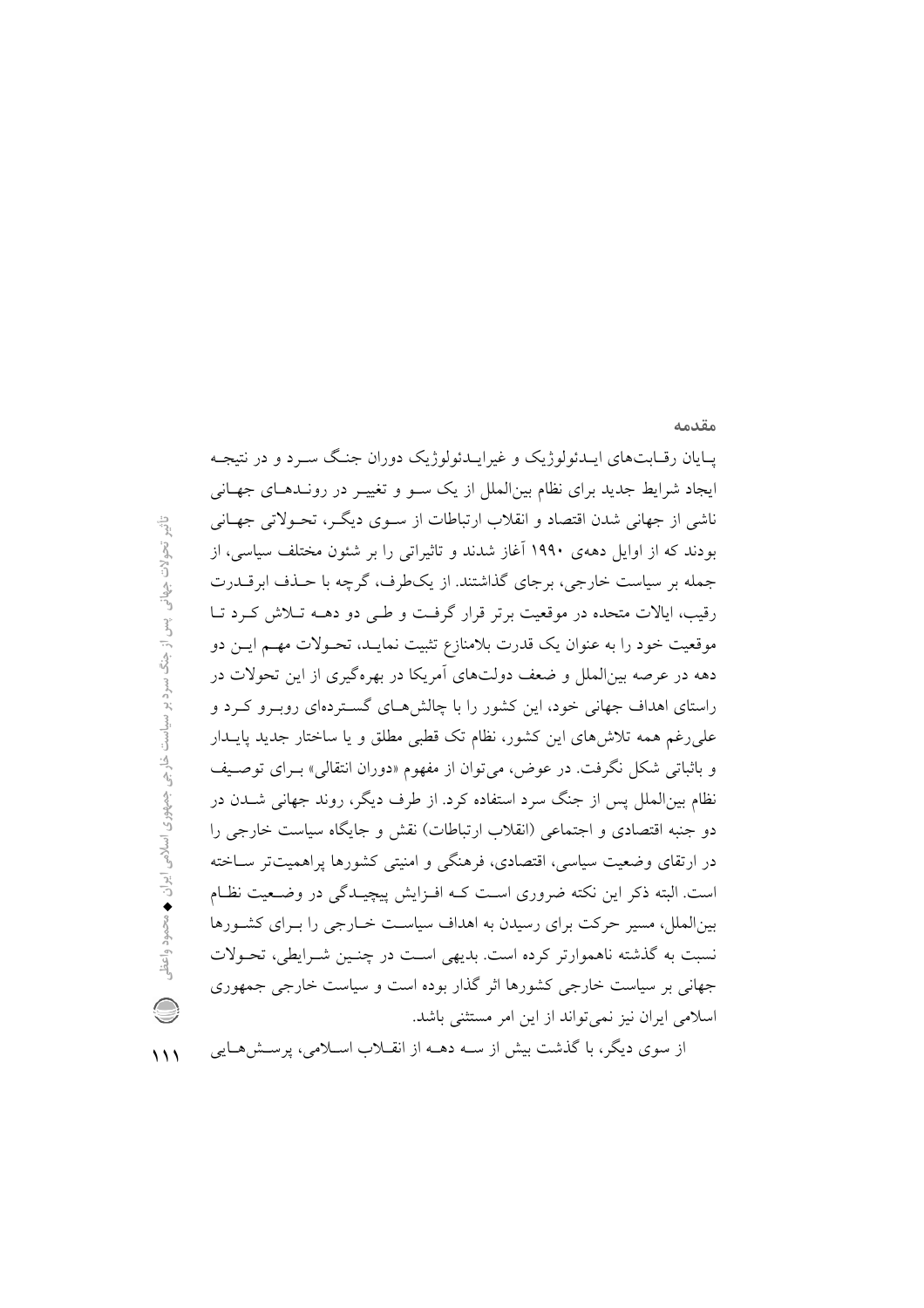پیرامون اصول بنیادین و سیاستها و رویکردهـای سیاسـت خـارجی ایـران مطـرح است. یکی از این پرسشها متوجه تغییرات و یـا بـه عبـارتی، فرازهـا و فرودهـا در عرصه گفتمان سیاست خارجی اسـت. تحقیقــات و تألیفــات بســیاری درخصــوص ماهیت سیاست خارجی ایران و تقسیم بندی حکومتهای بر آمـده پـس از انقــلاب اسلامی بر اساس نوع رویکرد سیاست خارجی آنها به رشته تحریر در آمده است. اما این مقاله در پی آن است تا به طور اخص و بـا نگرشــی ورای نوسـانات فضــای سیاسی داخلی به این سؤال پاسخ دهـد کـه تحـولات جهـانی اعـم از تحـولات در ساختار قدرت بين|لمللي و تحولات در ساختار اقتصادي \_اجتماعي (جهـاني شــدن و انقلاب ارتباطات و اطلاعات) چه تأثیری بر سیاست خــارجی جمهــوری اســلامی ابران در دو دهه اخیر داشته است؟ فرضیه مورد تأکید در این مقاله این است کـه بـه دلیل تغییرات قابل توجه در تحولات جهانی از جمله، تغییر در ساختار قدرت نظـام بینالملل در دوره پس از جنگ سرد و نیز، جهانی شدن اقتصـادی و اجتمـاعی و در نتبجه اهميت فزايندۀ ايزارهياي اقتصيادي و اجتمياعي در تعقيب اهيداف سياست خارجي، گفتمان سياست خارجي جمهوري اسلامي ايران، علـي(غـم تـداوم تأكيـد سیاست خارجی این کشور بر اصول و آرمـانهـای اولیـه انقــلاب اسـلامی، شــاهد تغییراتی از جمله تغییرات شکلی در گفتمان صدور انقبلاب، توجبه بیه متغیرهبای اقتصادی در روابط خارجی، و همچنین تغییر در ادبیات سیاست خارجی بوده است. به منظور آزمون فرضیه فوق اثر تحولات جهانی در دو بخـش یعنـی تغییـر در

ساختار نظام بین|لملـل (دگرگـونی توزیـع قــدرت) و رونــدهای جهـانی (بــه طـور مشخص جهانی شدن اقتصادی \_اجتماعی) بر سیاست خارجی جمهـوری اسـلامی ایران تجزیه و تحلیل می شود. بدین منظور مقالـه ابتـدا، ضـمن اشـارهای بـه نسـبت سیاست خارجی و محیط بیرونی، از سویی به تاثیر تغییرات ماهیت نظـام بـین|لملـل در دوران پس از جنگ (دوره انتقالی) و از سوی دیگر به تاثیر روندهای جهانی مثل جهاني شدن اقتصاد و ارتباطات جهاني بر گفتمان سياست خــارجي مــي\_بـردازد. در ادامهٔ این مقاله، ضمن بررسی سیاست خارجی جمهوری اسلامی ایـران تحـت تــاثیر تغییر در نظام بین|لملل و روندهای جهانی، به تأثیر این دو مولفه بر گفتمان سیاست خارجی جمهوری اسلامی ایران پرداخته می شود. در نهایت هم فرصتهای سیاست

 $117$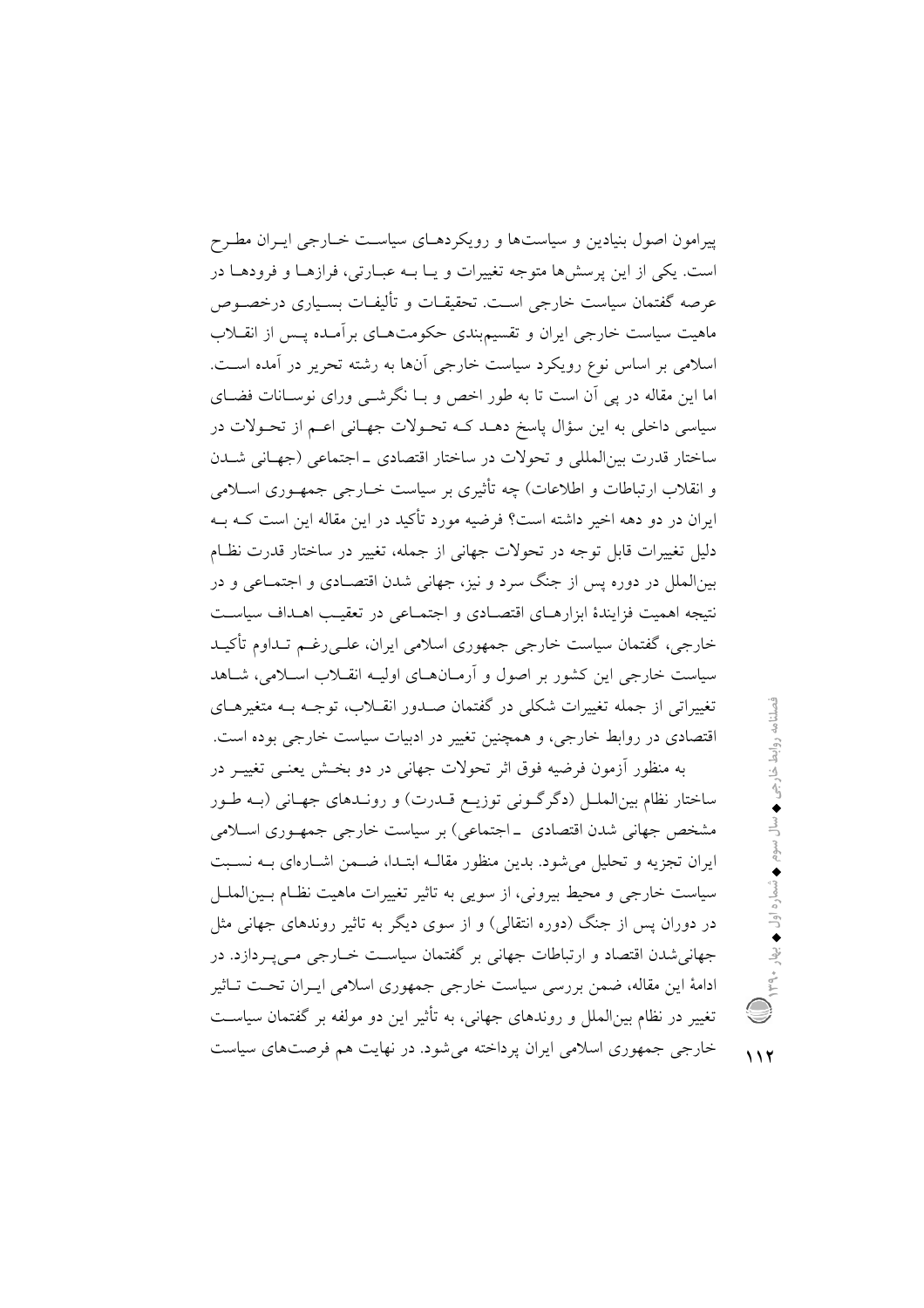خارجي جمهوري اسلامي ايران مورد مطالعه قرار مي گيرد.

چارچوب نظری

قبل از بررسی دو مولفهٔ مورد نظر، لازم است توضیحی در مـورد ماهیـت سیاسـت خــارجي و نســبت اَن بــا كنشــگر و محــيط بيرونــي داده شــود. گرچـــه برخــي صاحب نظران، واحدهای سیاسی را در اسارت ساختار بین المللـی و برخـی آنهـا را واحدهای مختار و در واقع کارگزارانی موثر میدانند، رویکرد مبتنی بر وجود میزانی از اختیار کارگزار در طیفی از محدودیت سـاختار و تغییـر مـداوم و پیچیـده طیـف محدودیت و اختیار کارگزار نگرش واقع بینانهتری است (هیل، ۱۳۸۷: ۳۹۲–۳۹۴).

در کنار این کشاکش دیالکتیک میان کارگزار و ساختار باید به این نکتــه اشــاره کرد که سیاست خارجی هم از عوامل داخلی و هم از عوامل خارجی تأثیر می پذیرد. در تعامل کارگزار و محیط ممکن است چهار حالت بـه وجـود آیـد: اول، آمـادگی کارگزار و مساعد بودن محیط، یعنی بهترین حالت ممکن که راه را برای دستیابی بـه هدف هموار مي كند. دوم، آمادگي كارگزار و نامساعد بـودن محـيط. سـوم، مسـاعد بودن محیط و عدم آمادگی کارگزار. چهارم، عدم آمادگی کارگزار و نامسـاعد بــودن محیط که بدترین شرایط را برای اقدام فـراهم مـی|ورد. تشـخیص هـر یـک از ایــن حالتها بستگی به تحلیل واقع بینانه، درک و اطلاعات سیاستگذار و تصمیم گیرنده از شرایط و تحولات نظام بین|لملل دارد. در نهایت، کارگزار باید به جایگاه خود در ساختار بین|لمللی آگاه باشد و میزان تأثیرگذاری خود و ابزارها و امکاناتی را کـه در اختیار دارد به دقت محاسبه نماید و با بهرهگیـری از انتخــاب عقلایــی ٔ در سیاســت خارجي و امنيتي، اهداف و استراتژي هاي خود را تدوين كند.

ماهيت نظام بين|لملل و نحوه توزيع قدرت، از جمله مؤلفههاي كلان بين|لمللي می باشـد کـه بـه نحـوی بـر سیاسـت خــارجی کشــورها تــأثیر مــی گـذارد. جیمـز روزنا (Rosenau, 1966: 120-123) در پ*یش نظریه سیاست خارجی* خود، نظام بین الملــل را یکی از پنج عاملی معرفی میکند که بر تصمیمگیری سیاست خارجی دولتها اثر می گذارد. فرد ساندرمن نیز معتقد است که سیاست خــارجی هــر کشــور در ارتبــاط

 $\lambda$ 1. Rational Choice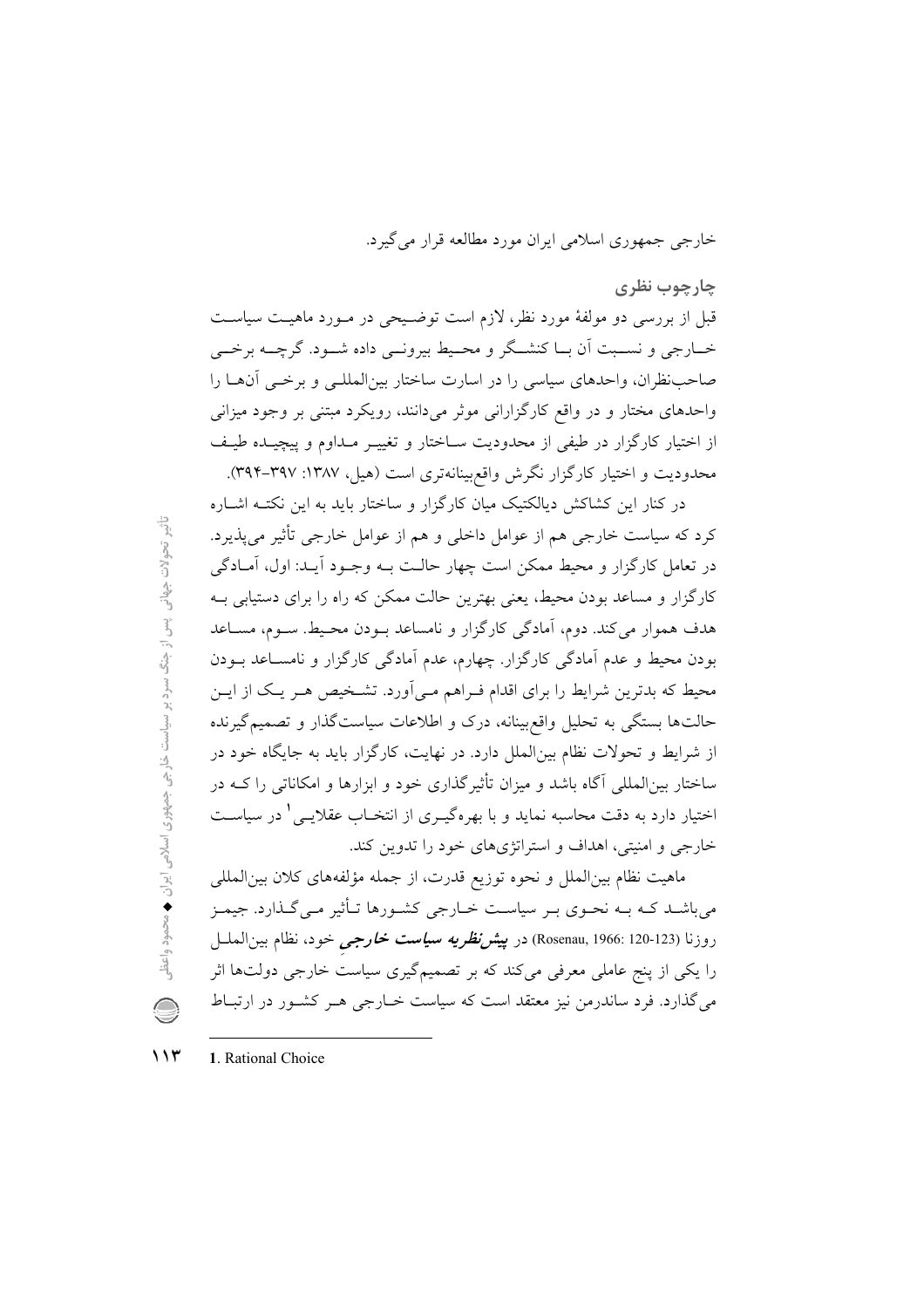تنگاتنگ با سیاست بین|لملل قرار داشته و نادیده گرفتن سیاست بین|لملل در کـنش خارجي امري محال است (Sondermann, 1961). با اين توصيفات، يــس از فروياشــي نظام دو قطبی و تغییر نظام بین|لملل، ایالات متحده اَمریکا که خـود را فـاتح جنـگ سرد می دانست، تلاش زیادی انجام داد تا معمار انحصاری «نظم نـوین بـین|لمللـی» باشد و در این راستا به دنبال تثبیت نظام تکقطبی و ایجاد هژمونی بر جهان برآمـد. اما تحولات دوران پس از جنگ سرد و روند کلی افول هژمون مانع تحقـق خواســته آمر بكا شده است (Overbeek, 2005:39-56).

ماهيت نظام بين|لملل پس از جنگ سرد

گرچه عدم تحقق نظام تک قطبی، در اصل توزیع غیر عادلانه و نابرابر قــدرت خلــل عمدهای ایجاد نکرده است، «قدرت نسبی» بازیگران اندکی دستخوش تحول شـده و امکانات و محدودیتهای تازهای برای واحدهای مختلف فـراهم آمـده اسـت و بـر همین اساس پتانسیل کارگزاری تغییر پیدا کرده است. مفهـوم کلیـدی روابـط بـین الملل (قدرت) دستخوش تغییرات اساسی گردیـده اسـت و بـرخلاف دوران جنـگ سرد که مؤلفه نظامی نقش تعیین کنندهای در تعریف مفهوم قــدرت داشــت، در ایــن دوران علاوه بر مؤلفه نظامی، مؤلفههای دیگری نیـز ماننـد مؤلفـههـای اقتصـادی و تکنولوژیک و همچنین قدرت نرم از جمله عوامل تشکیل دهنده قدرت بـه حسـاب مي آيند. پس مي توان گفت علي رغم اهميت گذشته قدرت نظـامي، عناصـر جديــدي در مفهوم بندی قدرت دخیل هستند که همگی گویای چند لایه بودن قدرت هستند. در نتیجه، استفاده پیروزمندانه از قدرت نظامی دیگر لزوماً به معنای پیروزی سیاســی نیست و عناصر ترکیبی شکل دهنده قدرت ملـی در دوره جدیــد بـیش از پــیش بــر تركيب قدرت مادي (عمدتاً نظامي) و قدرت غير مـادي (هنجـارسـازي، اطلاعـات، نهاد سازی) استوار شدهاند.

صورتبندیهای متفاوتی از موقعیت و رابطه قدرتهـای بـزرگ بـه وضـعیت کنونی نظام بینالملل نسبت داده می شوند، ولی به دلیل پیچیدگی شرایط، صرفاً یـک نظريه نمي تواند معرف نظام بين الملل باشد. در شرايط حاضر، نظم گريزي @ Onuf) Frank, 1998: 167-168) بیش از دوران جنگ سرد به چشــم مــیخـورد و گــزارههــای

فصلنامه روابط خارجی ♦ سال سوم ♦ شماره اول ♦ بهار ۳۹۰ ، ۹۳۹

 $11f$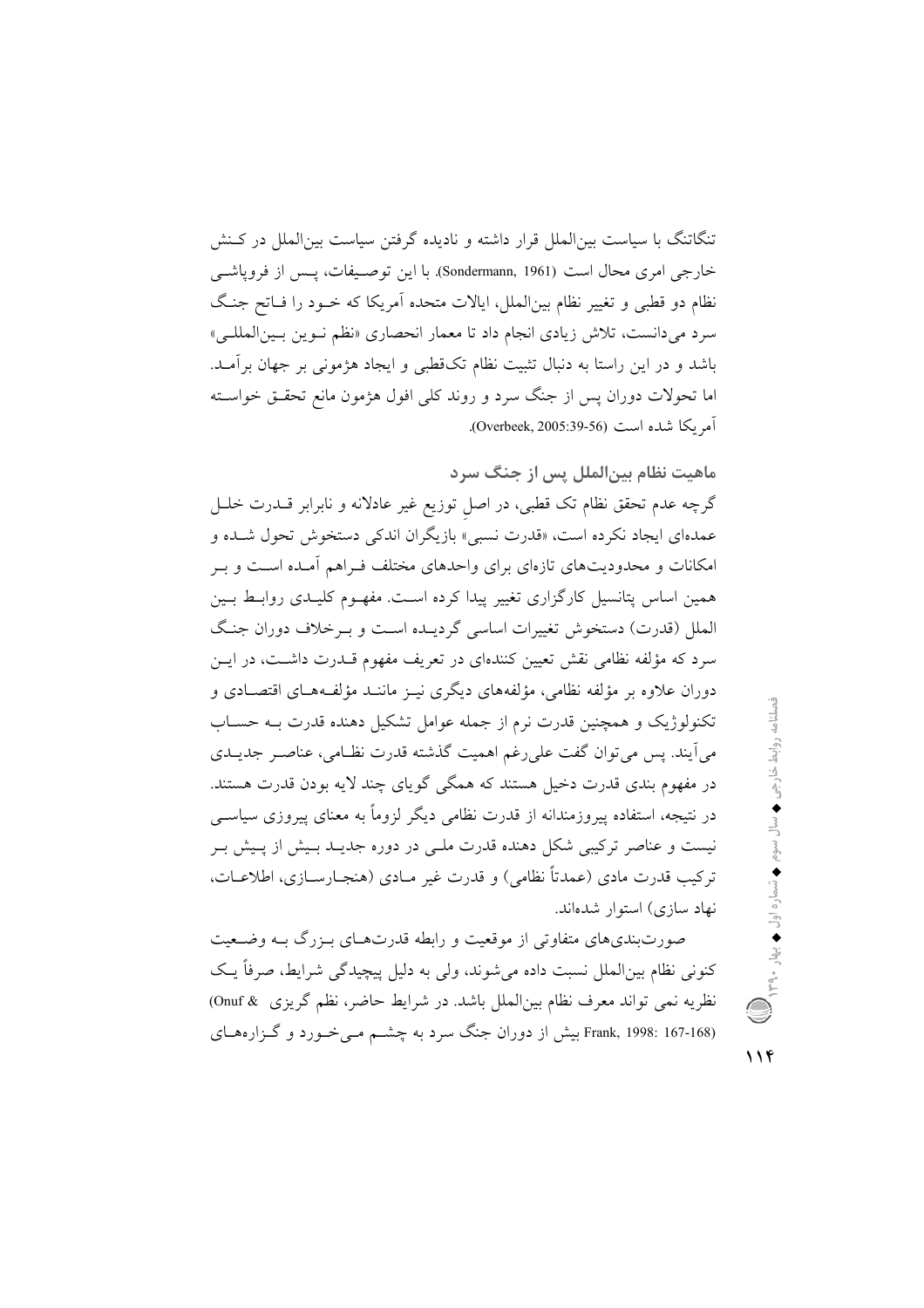مختلفی برای نظام بین|لملل متصور است، زیـرا در ایــن شــرایط، دیگــر ســاختار و توزيع قدرت تنهـا عوامـل تعيـين كننـده نيسـتند و عناصـر غيرمـادي، قـدرتهـاي منطقهای، همچنین روندها، هنجارها و رژیمهای بین|لمللی حتــی بعضــاً کشــورهای کوچک، سازمانهای غیردولتی، افراد یا حـوادثی ماننـد ۱۱ سـپتامبر هـم مـیتواننـد تأثير گذار باشند.

در ارتباط با شکل گیری نظام نوین بین|لملل در میان اندیشــمندان اخــتلافـنظــر جدی وجود دارد. برخی هنوز به نظام تک قطبی امید بستهاند (773-770 :Golub, 2004) و برخی دیگر شکل گیری یک نظام دو قطبی، یعنی قطب آمریکا در برابر ائتلافی از اقطاب را متصور مي بينند (De Zoysa & Newman, 2009). بوخي انديشمندان نظام چنـد قطبی را مطرح نمودهاند و عدهای از نظام سلسله مراتبی سخن گفتهاند. صرف نظر از این اختلافات نظری، اکنون بیش از هر زمان دیگری، سـیالیت و عـدم اطمینــان در سطح نظام بین الملل احساس می شود و لذا فرصتهای زیبادی بـرای ایفـای نقـش کشورها پدید اَمده است. پس، می توان شرایط امـروز جهـان را دوره انتقـالی نامیــد .(Moinuddin, 1995:38-40)

یکی از مشخصات دوره انتقالی در نظام بینالملل به طور طبیعـی نـوعی خـلاء هنجاری است. این شرایط را می توان به خوبی در برخمی حـوزههـا مشـاهده کـرد. مفهوم حاکمیت، مشروعیت استفاده از زور، هنجارهای جهانشمول حقوق بشری از این نمونه هستند. در این مورد مفاهیم و عناصر تغییـر مـیکننـد یـا دچـار چـالش می شوند. به علاوه، ممکن است شیوه درونی کردن و انتشار هنجارهـای جدیــد نیــز تفاوت بيدا كند.

در چنین شرایطی، دوران انتقال معمولاً پر تنش و خطرناک می شود و از آن جا که بازیگران ممکن است در رقابت موجود خود را برنده و یا بازنیده مطلبق بداننید، پتانسیل تعارض و برشاتی نسبتاً بالا میرود. لذا می توان ادعـا کـرد کـه هزینــههــای رقابت در چنین شرایطی می تواند بعضاً غیـر قابـل تحمـل باشــد. از ایــن(و، برخــی گفتهاند بازیگران در چنین وضعیتی ممکن است بر اثر ریسک، تمامی سـرمایه خــود را از دست بلهند (Moinuddin, 1995: 38-40).

به طور کلی، دوران حاضر در نظام بین|لملـل از ویژگـی۵حـای زیــر برخــوردار  $\bigwedge$ 

 $\frac{c_1^{\text{L}}}{c_1^{\text{L}}}$ تحولات جهاتی پس از جنگ سرد بر سیاست خارجی جمهوری اسلامی ایران ♦ محمود واعظر Q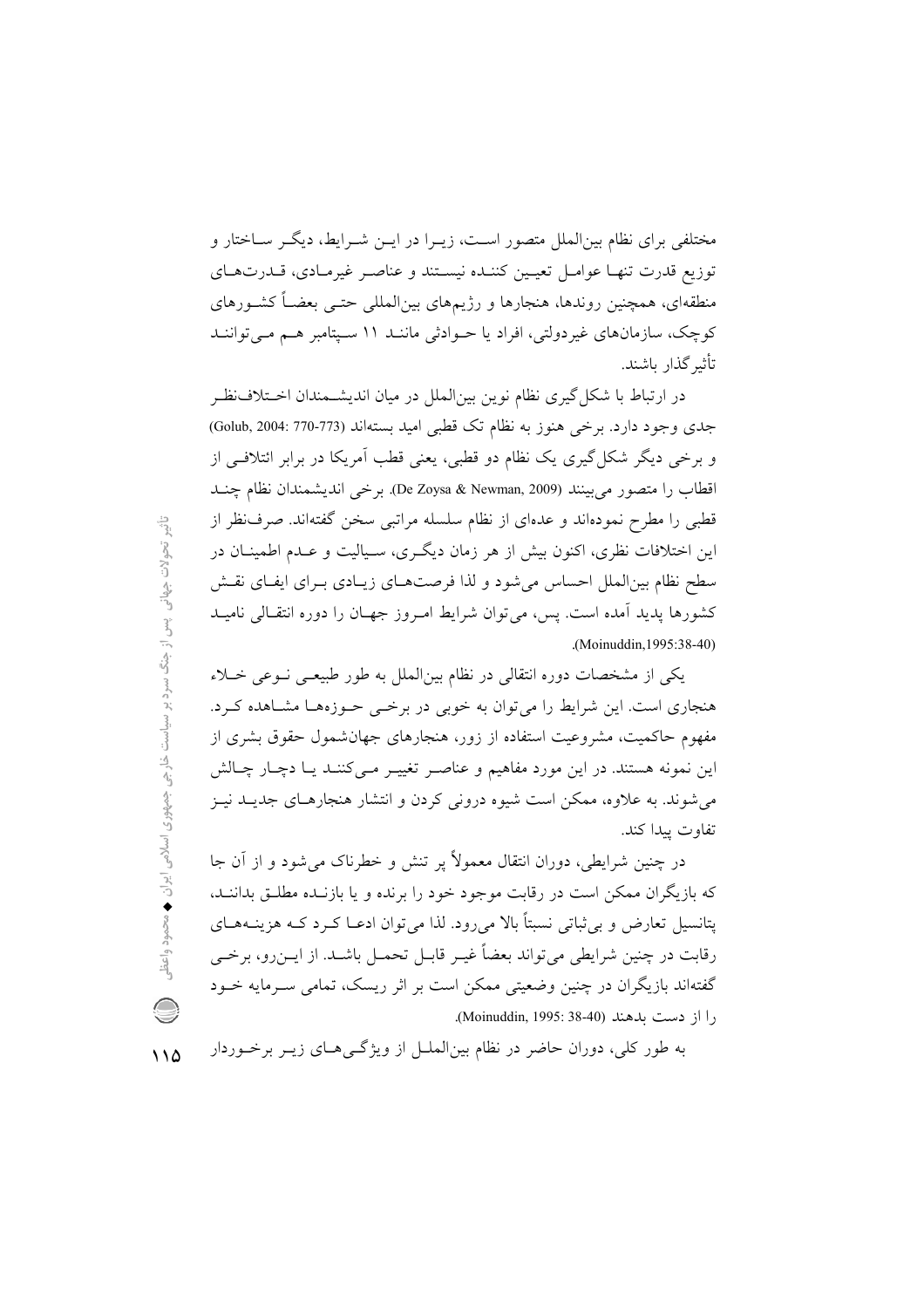است:

١. فرأيند تغيير ساختاري ممكن است چند دهه بـه طـول انجامـد. بـه عبــارت دیگر، این یک دوره انتقالی طولانی است که خود الگویی برای تعریف نظام حاضـر در روابط بین الملل به حساب می آید.

۲. در دورهٔ جدید، قدرت چند لایه و متکثر شـده اسـت و نیازمنـد بــازتعریف میباشد. با وجود تعیین کننده بودن قدرت نظامی، عناصـر غیرنظـامی چــون قــدرت اقتصادی، فناوری، تولید و توزیع اطلاعات و ظرفیت اجماعسازی نیز مهم هستند. در چنین شرایطی، اگر ظرفیت تولید و توزیع اطلاعات را جایگزین قدرت و ثـروت بدانیم، آن گاه این عامل نقش تعیین کنندهای در مسیر حرکت نظام بین(لملل خواهـد داشت. در این شرایط، بازیگران دولتی و غیر دولتی سعی می کنند تــا بــا اســتفاده از ترکیبی از قدرتهای نرم و سخت، هنجارهای مورد نظر خود را جهانی کنند.

۳. از سوی دیگر، بازیگران نیز متکثر شدهاند و امکان تحرک کنشگران جدیــد فراهم آمده است. در این دورهٔ انتقالی که می تواند طولانی نیز باشد، امکان پارگیری بیش از دورههای دیگر خواهد بود. حتی کشـورهای ادغــام شــده و تســلیم ســاختار می توانند نقش مؤثر تری ایفا کنند.

۴. مرحله انتقالی، دورهای خطرناک محسوب می شود، چرا که در مسـیر پـیش رو ابهامهای متعددی وجود دارد. تبدیل شدن بحرانهای منطقـهای بـه یـک بحـران بینالمللی در ظرف مدتی کوتاه نشان از آن دارد که سایر بحرانها نیز مـیتواننــد در .<br>آینده تصویری پر خطر و ابهامآلود را به دست دهند.

۵. در دوره انتقالی شرایطی به وجود می آید کـه در مـتن آن امکـان ارتقــا و پــا نزول بازیگران فراهم می شود. این احتمال وجود دارد که یک بــازیگر در اثــر اشــتباه در محاسبه، به جایگاه پایین تری در سلسله مراتب قدرت سقوط کند.

۶. در این مرحله رابطه میان حجم قدرت و میزان تأثیرگذاری تغییر میکند. بــه عبارت دیگر، یک بازیگر با قدرت اندک مادی میتواند تأثیر و نفـوذ زیـادی داشـته ىاشد.

با وجود آنکه ماهیت نظام بین|لملل پس از جنگ سرد وارد دوران انتقالی شــد، اما بايد گفت ايـالات متحـده همچنــان در حــوزههــاي متعــدد نظــامي، اقتصــادي و  $119$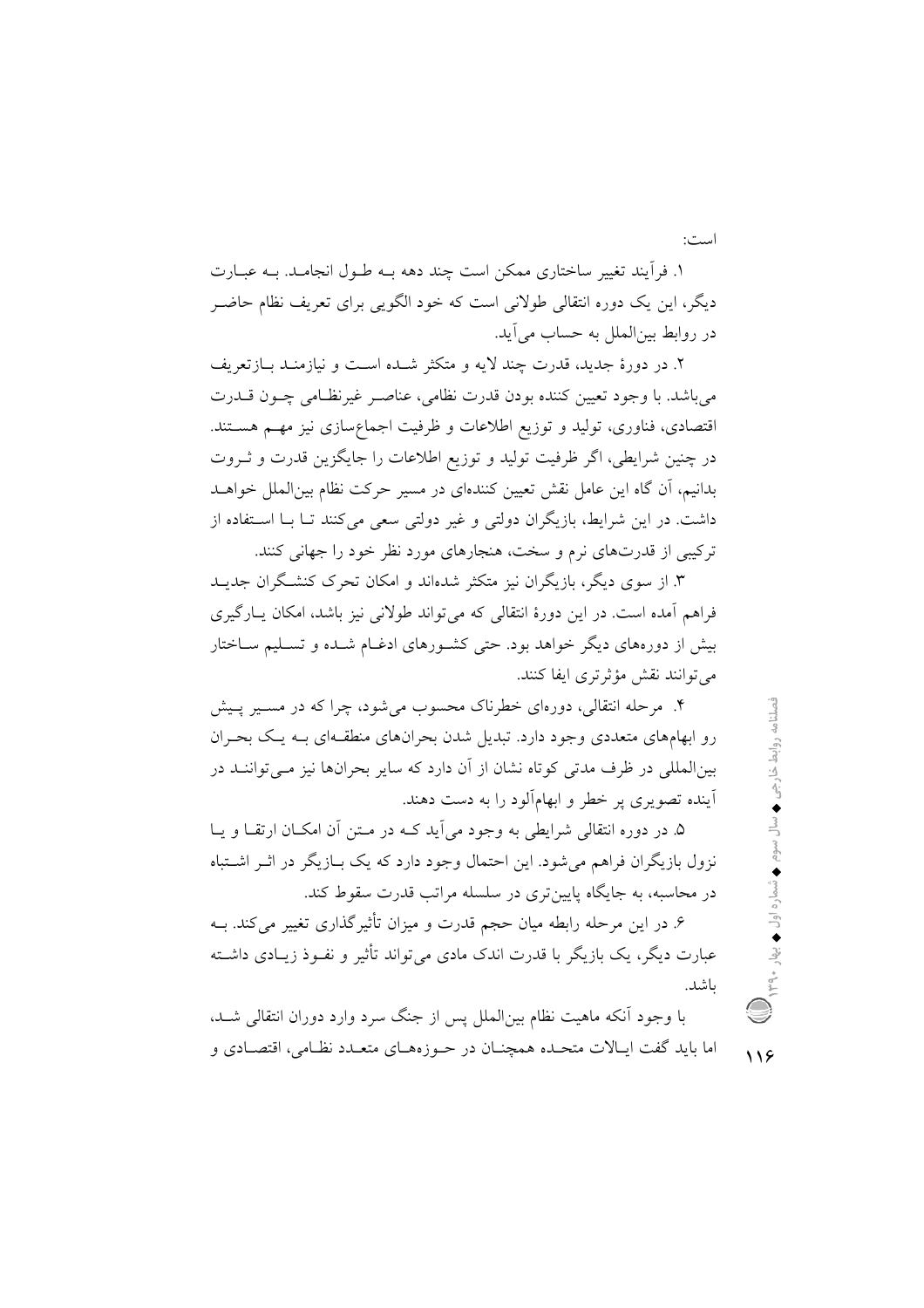تکنولوژی به عنوان برترین قدرت باقی مانده است. آمریکا بــه دلیــل بهــرهمنــدی از منابع قدرت هنوز قادر است در برخی موارد نهادها، قواعد و رژیمهای بین المللی را در راستای اهداف خود جهت دهد و دیگر بازیگران صحنه نظام بینالملل را ترغیب به پايبندي به آنها كند (44-49 :Keohane, 1984) و يا بدين منظور آنهـا را تحـت فشــار قرار دهد.

تأثیر روندهای جهانی بر سیاست خارجی باور به وجود و تاثیر روندهای جهانی در میان اکثر قریب بـه اتفـاق صـاحبنظـران روابط بین الملل وجود دارد. صرف نظر از اختلافات بر سر زمان آغاز این روندها، که از انقلاب صنعتی تـا اواخـر قـرن بیسـتم را شـامل مـی شـود، افـزایش ارتباطـات و یککاسگی اقتصاد، موجب تغییراتی در ابعـاد مختلـف سیاسـت از جملـه سیاسـت خارجی می شود. از نظر پارهای، با افزایش رونـد جهـانی شـدن و در نتیجـه كـاهش اهمیت مرزهای فیزیکی، اختیارات دولتها در حال کـاهش و تـأثیرگـذاری عوامـل خارج از حوزه صلاحیت دولتها در تصمیمگیری سیاست خارجی در حال افزایش است. این امر را می توان با این جمله که «در عصر جهانی شدن دولت برای کارهای کوچک بزرگ و برای کارهای بزرگ کوچک است» درک کرد. نتیجه چنـین تحـولی واگذاری امور داخلی کوچک به سازمانهای مدنی و فروملـی و لـزوم مشـارکت بـا سازمانهای بینالمللی، فراملی و فوق ملبی بـرای حـل مسـائل بزرگـی مثـل ایــدز، بحرانهای مالی، بیماریهای واگیر، فقر، محیط زیست و ... است. سیاست خــارجی هم از این تحولات مستثنا نیست و به هر حال از تحـولات ناشــی از جهـانی شــدن تاثیر می،پذیرد. به هر حال، تأثیر تحولات و روندهای جهانی بر سیاست خــارجی از سوی اکثر صاحب ظران پذیرفته شده است و اختلاف نظر بر سر شدت و ضـعف آن مبي باشـد. در چنـين شـرايطي، موفقيـت كشـورها تـابع داشـتن تحليـل صـحيح و واقع گرایانه و واکـنش سـریع، مناسـب و بـه موقـع در برابـر ایــن تحـولات اسـت. تصمیم گیران هم بالطبع باید در زمره کارشناسان متبحر روابط بینالملـل، عملگـرا و عاری از تعصب و حب و بغض باشند تا بتوانند پاسخی مناسب به تحولات پیرامون بینالمللی دهند و در حقیقت موضع کشـور را بـا ایـن تحـولات هماهنـگ سـازند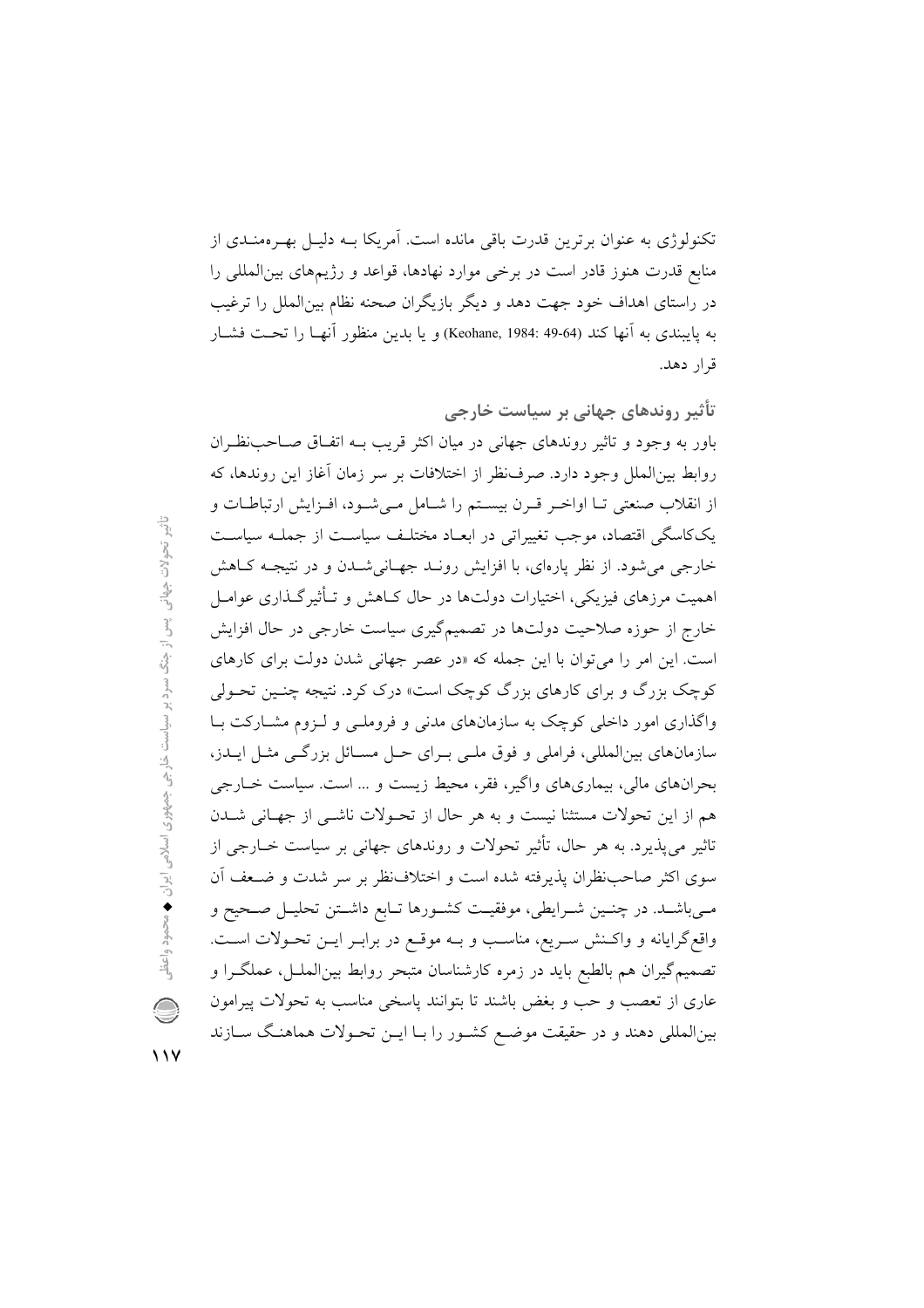(نقب); اده، ۱۳۸۷).

جهانی شدن و مشتقات مرتبط با آن در سیاست خبارجی کشبورهای در حبال توسعه تأثیر گذار است و می تواند یکی از چالش های فراروی امنیت ملی آنهـا تلقـی شود (Held, 2005: 14-17). برخی از کشورها در سایه سیاستهای سنجیده توانستهانید تهدیدهای ناشی از این پدیده را به فرصت تبدیل نماینـد. صـرف(ظـر از تهدیـد یـا فرصت بودن پدیده جهانی شدن برای امنیت ملی کشورها، می توان تبلیغات گسترده، فشارهای سیاسی و تحریمهای اقتصادی علیه برخی از کشورها با اهداف سیاسبی و أثار ناشی از آن را یکی دیگر از پیآمدهای شرایط جدید دانست (روحـانی، ۱۳۸۹: ۵۱). جهانی شدن از ابعاد و زوایای مختلف بر سیاست خارجی کشـورها تأثیرگـذار بوده است. جهانی شدن در بردارندهٔ جریان کالاهـا، سـرمایه، انســانهــا، اطلاعــات، عقاید، اندیشهها و خطرات فراسوی مرزهای ملبی است کـه بـا ظهـور شـبکههـای اجتماعی و نهادهای سیاسی توأم شده است که دولت \_ملـت را محـدود مـی کننـد، (نش, ١٣٨٢: ٧١).

علاوه بر لزوم دانستن این مسئله که روندهای جهانی شدن در عرصـه سیاسـت خارجی اثرات و یی آمدهای گوناگونی داشته است، این را هم بایـد دانسـت کـه در جريان جهاني شدن، بسياري از مفاهيمي كه در قرن گذشته مطرح بوده در حال بــاز تعریف شدن هستند. بنابراین، در بررسی سیاست خارجی کشور و تغییرات آن بایــد علاوه بر متغیرهای سنتی، متغیرهای جدید منبعث از رونـدهای جهـانی شـدن نیـز مورد توجه قرار گیرد.

نظام بین|لملل و سیاست خارجی جمهوری اسلامی ایران تحلیل سیاست خــارجی ایــران، در واقــع، متــأثر از تحلیــل محـیط و ســاختار نظــام بین|لملل می باشد. محیط بین|لملل متشکل از بازیگران عرصه جهانی و ســاختارها و نظم موجود در فضای بین|لملل است. هم بازیگران و هــم ســاختارهای موجــود بــر جهت گیری های سیاست خارجی هر کشوری تأثیر گذارند و پمی توانند مجموعهای از فرصتها، محدودیتها و اثرگذاریها را پیرامون آن به وجود آورند. در این زمینـه، میزان اثر گذاری محیط بین|لملل بر سیاست خــارجی جمهـوری اســلامی ایــران بــه

 $\vee$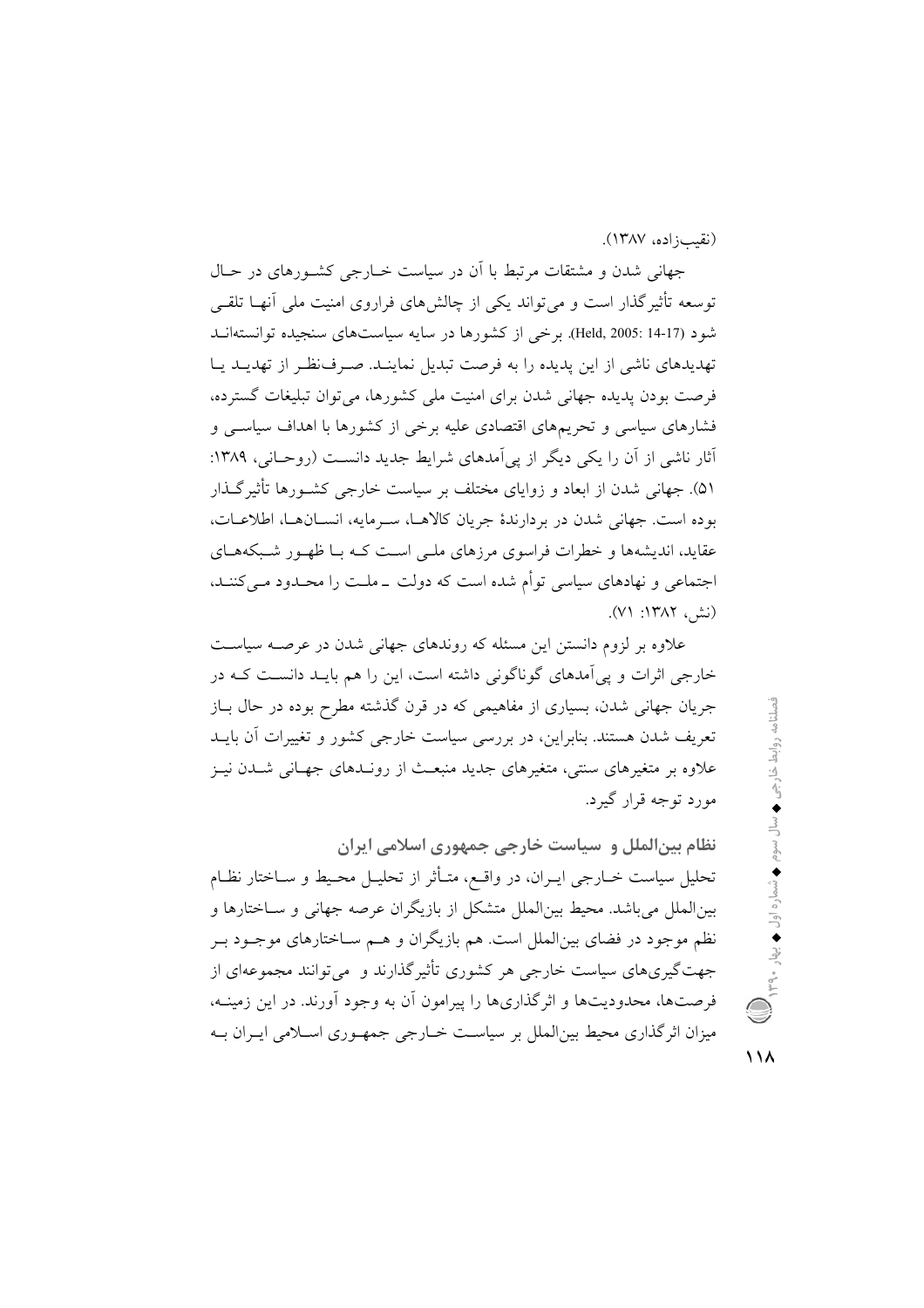۴) ویژگی های فرهنگی ــ اعتقادی و هویت دینی (Aysha, 2006: 240-245)؛ ۵) ساختار قدرت (غراباق زندی، ۱۳۸۷: ۳۰۰-۲۸۷)؛ ۶) موقعیت امنیتی و ژئواستراتژیک (سریع|لقلم، ۱۳۷۹: ۳۴–۳۲).

موقعیت ژئوپولیتیک و نقش ایران در تحولات منطقـه و برخـورداری کشــور از منابع غنی نفت و گاز حوزهٔ منفعتی \_امنیتی قابل ملاحظهای برای قدرتهای بزرگ و به ویژه آمریکا فراهم آورده است. این امر منجر بدان شده است تا ایران در تدوین سیاست گذاری آنها، همواره مورد توجه قرار گیرد. در این صورت، طبیعی است ک سیاستگذاری ایران نیز از این جهتگیری متأثر گردد. علاوه بــر حــوزهٔ منفعتــی ـــــ امنیتی، حوزهٔ تعارضی نیز جهتگیریهای سیاست خبارجی هـر دو سـو را متوجـه یکدیگر ساخته است. در نظام جمهوری اسلامی ایـران، بـر اسـاس ماهیـت انقــلاب اسلامی، ماهیت قدرت براساس عقیده شکل گرفته است و حفـظ قــدرت در نظــام جمهوري اسلامي ايران به حفظ نظام عقيدتي در داخل و خارج نيازمند است. ايــن امر سبب می شود تا تغییر در سیاست خارجی ایـران از تصـلب بیشـتری برخـوردار ىاشد.

در دوران جنگ سرد و فضای دو قطبی عموماً تأمین امنیت کشورها با پیوســتن به یکی از دو بلوک شرق و غرب میسر می شد، پیـروزی انقـلاب اسـلامی ایـران بـا شعار «نه شرقي و نه غربي» در راهيرد خارجي خود، استقلال را سه عنـوان يكـي از اصول بنیادین سیاست خارجی کشور برگزید و هرگونه وابستگی به بلــوک شــرق و غرب را نفي كرد (Moshirzadeh, 2007: 529-532).

در دوران جنگ سرد، به دلیل ماهیت دو قطبی نظام بینالملل، سیاست خارجی ایران نوعی آرمانگرایی انقلابسی را در دستور کبار خبود قبرار داده ببود. سیاست همکاری با کشـورهای اسـلامی و کشـورهای غیـر متعهـد، حمایـت از مظلومـان و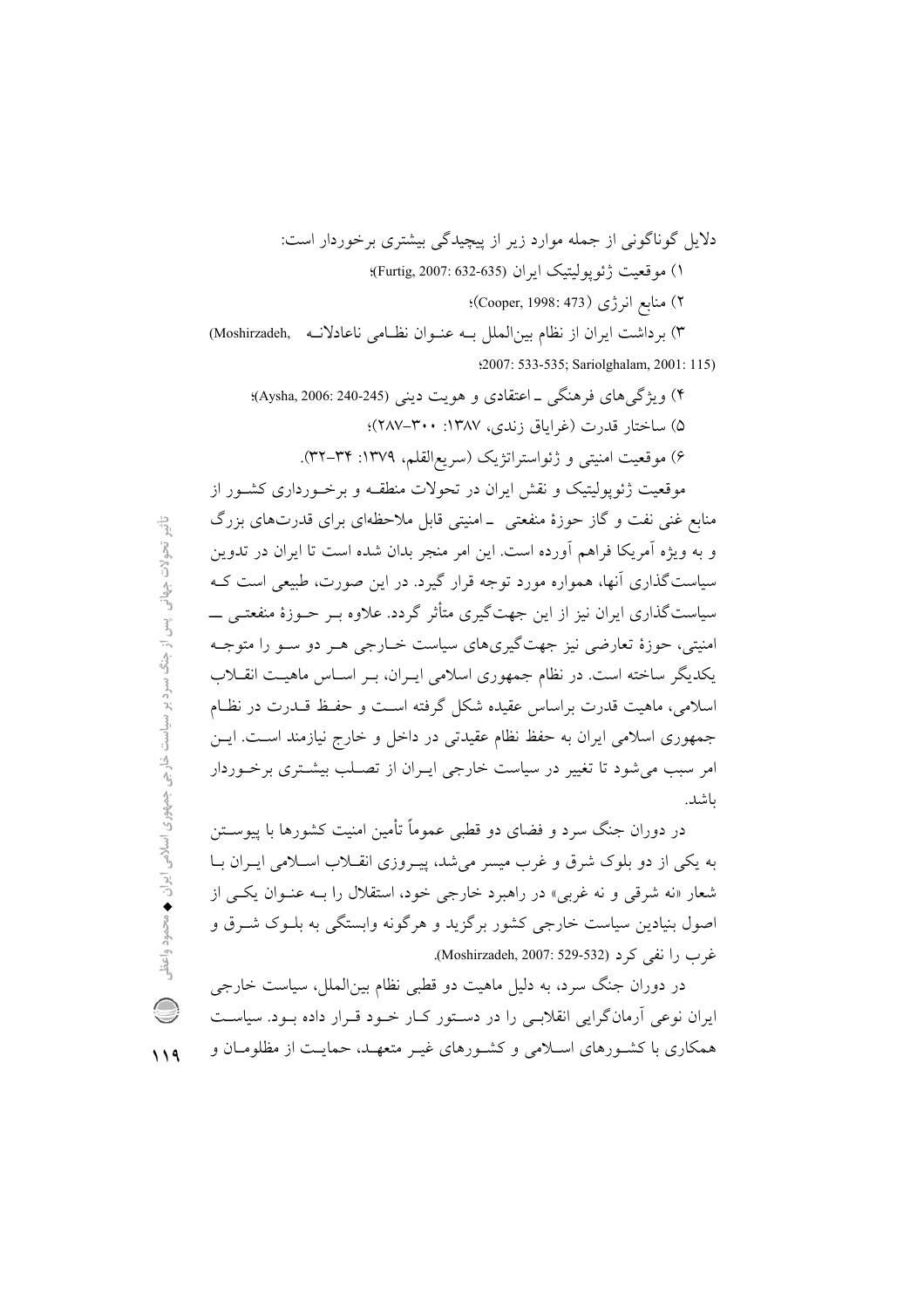حمایت سیاسی و معنـوی از جنـبش۵حـای آزادی بخـش اسـلامی و محـدود کـردن تعاملات و همکاریها با دو ابرقدرت و دو بلوک شـرق و غـرب در اولویـت قـرار داشت. در این دوره با وجود شرایط جنگی دشوار و مشـکلات متعــدد اقتصــادی و مالي، جمهوري اسلامي ايران، پيرخلاف منطبق نظيام دو قطبي، از نزديكي پيه دو ابرقدرت خودداری کرد که این رفتار و مواضع به نوبه خـود حـاکی از نفـی کلیـت نظام دو قطبی جنگ سرد بود. مهمترین ویژگی سیاست خارجی جمه وری اسلامی ایران در نخستین دهه پس از پیروزی انقلاب، تلاش برای تثبیت جمهـوری نویـایی بود کـه بـه طـور هـمزمـان از سـوى مجموعـهاى از دشـمنان داخلـى، منطقـهاى و فرامنطقهای مورد تهدید قرار گرفته بود. دستگاه سیاست خارجی ایران در ایــن دوره در وضعتی سخت و متناقض گونه، از یک سو متأثر از آرمانهای انقلاب و شـرابط انقلابي در داخل ايران خود را متعهـد بــه نفــي نظــام ســلطه بــا تمــام ويژگــي هــا و ساختارهای آن و حمایت از جریانهای انقلابی و مستضعف در سطح جهان میدانست و از سوی دیگر، به دلیل ماهیت وظایف سازمانی خود چارهای جز عمـل کردن در چهارچوب ساختارهای نظم بین|لمللی و بهرهگیـری از هنجارهــا و قواعــد بین|لمللی موجود نداشت. فرویاشی اتحاد جماهیر شوروی و پایـان جنـگ سـرد در آغاز دههٔ ۱۹۹۰ تا حدود زیادی این مشکل را حل کرد و سیاست خــارجی ایــران از موضعي كمابيش انفعالي در چهارچوب نظم بين|لمللي موجود، به موضـعي فعالانــه به ويژه در چهارچوب منطقهاي، سوق داد.

بــا توجــه بــه اينكــه پــس از پايــان دوران جنــگ ســرد، بــه عقيــده بســياري از صاحب نظران، نظام بین|لملل در شرایط انتقالی قرار گرفته است، کشـورها بســته بــه ماهیت قدرت و منافع ملی خود، به اتخاذ موضع در برابر سایر بازیگران و همچنـین هنجارها، قواعد و نهادهای بـینالمللـی پرداختـهانـد. سیاسـت خـارجی جمهـوری اسلامی ایران نیز خارج از این دایـره نبـوده اسـت و در مقـاطعی براسـاس شـرایط، وضعیت و تحولات نظام بین|لملل مواضع تعامل گرایانه و همسو و یــا تقابــل گرایانــه اتخاذ كرده (Ashraf & Banuazizi, 2001) و در نتيجهٔ مواضع خود بهره برده و يا هزينــه پرداخته است. پس از پایـان دوره جنـگ سـرد و همچنـین پایـان جنـگ تحمیلـی، بسیاری از ضرورتهای سیاست خارجی جمهوری اسلامی ایران که متأثر از ماهیت

 $\lambda$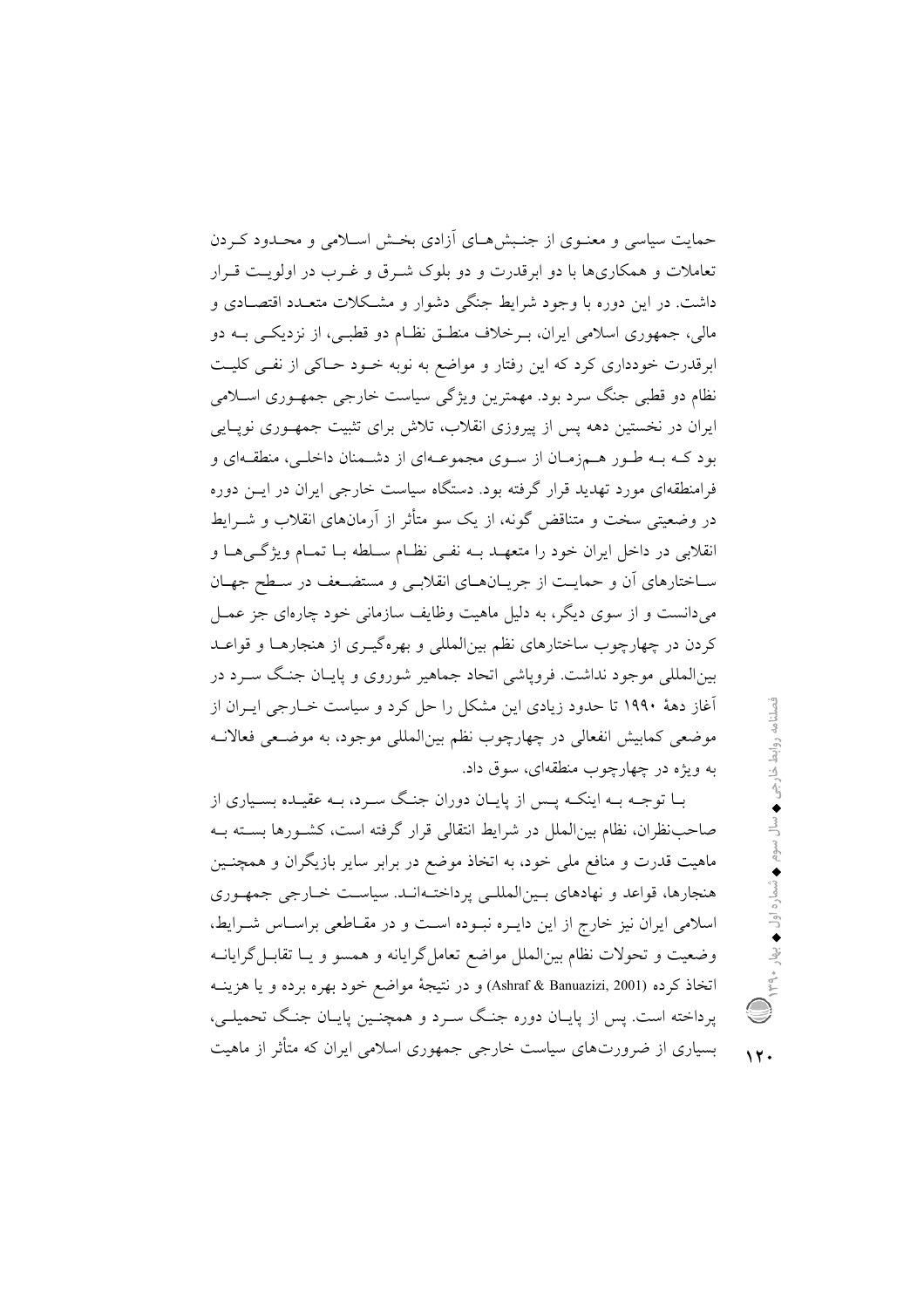نظام بین|لملل و جنگ هشت سـاله بـود، بـر طـرف گردیـد و بـالطبع تغییراتـی در نگرش۵ا و مواضع گفتمان سیاست خارجی کشور حاصل آمد.

اولویت توسعه اقتصادی در داخل که امری حیاتی برای تضمین امنیت ملـی در دوره پس از جنگ تحمیلی محسوب می شد، مستلزم تنش(دایی و گســترش روابـط با کشورهای مختلف و به ویژه ثباتسازی در محیطهـای پیرامـونی و امنیتـی ایـران بود. این امر مبنای گفتمان سیاست خارجی دولت هاشمی قرار گرفت. بـرای تحقـق این هدف، تنشزدایی و اعتمادسازی با کشورهای همسـایه و منطقــه و همچنــین بــا کشورهای غیر متخاصم در زمره اولویتهای برنامه سیاست خـارجی دولـت قـرار گرفت و از همین رو، روابط با همسایگان و کشورهای منطقه وارد مرحلـه جدیــدی شد. همچنین، روابط با اروپا و آسیا گسترش یافت، به طوری کــه ایــن کشــورها در بسیاری از فعالیتهای اقتصادی به مشارکت پرداختند. از سوی دیگـر، همکــاری بــا جهان اسلام رو به گسترش نهاد، به طوری که ایران به عنوان میزبان اجـلاس سـران کنفرانس اسلامی انتخـاب شـد. در خصـوص همکـاریهـای منطقـهای، بـه ابتکـار جمهوری اسلامی ایران سازمان همکاری اقتصادی (اکو) گسترش یافت و در جریان اجلاس سران در تهران، اعضای آن از سه کشور به ده کشور افـزایش پیـدا کـرد. از شاخصههای دیگر دولت هاشمی می توان بـه حضـور فعـال و سـازنده در تحـولات منطقه اشاره نمود. در این دوران، ایران به عنوان میانجی در مناقشه قرهبـاغ و جنـگ داخلی تاجیکستان نقش سازندهای ایفا کرد (واعظی، ۱۳۸۸: ۲۸۳ – ۲۸۱). فروپاشبی شوروی و پایان نظام دو قطبی شرایط جدیدی بـرای نظـام بـین(لملــل و منطقــه بــه وجود آورد. شرايط امنيتي در محيط پيرامـوني ايـران نيـز دسـتخوش تحـول شـد. یی آمدهای استقلال کشورهای آسیای مرکزی و قفقاز در همسایگی ایران از یک سو و حضور نیروهای نظامی آمریکا جهت حمله به عراق و آزادسازی کویت از سیوی دیگر، نیازمند تدبیر برای فرصتسازی بود. شرایط امنیتی جدید در مرزهای شـمالی و جنوبی و حضـور گسـترده نیروهـای نظـامی اَمریکـا مـی توانسـت بـا توجـه بـه سیاستهای خصمانه این کشور، امنیت ملی ایران را در معرض تهدید قرار دهد. در نتیجه و با توجه به تحولات منطقهای، سیاست خارجی کشـور، چندجانبـهگرایـی و توسعه روابط با کشورهای منطقه و برخی از قدرتهای جهـانی را در دسـتور کـار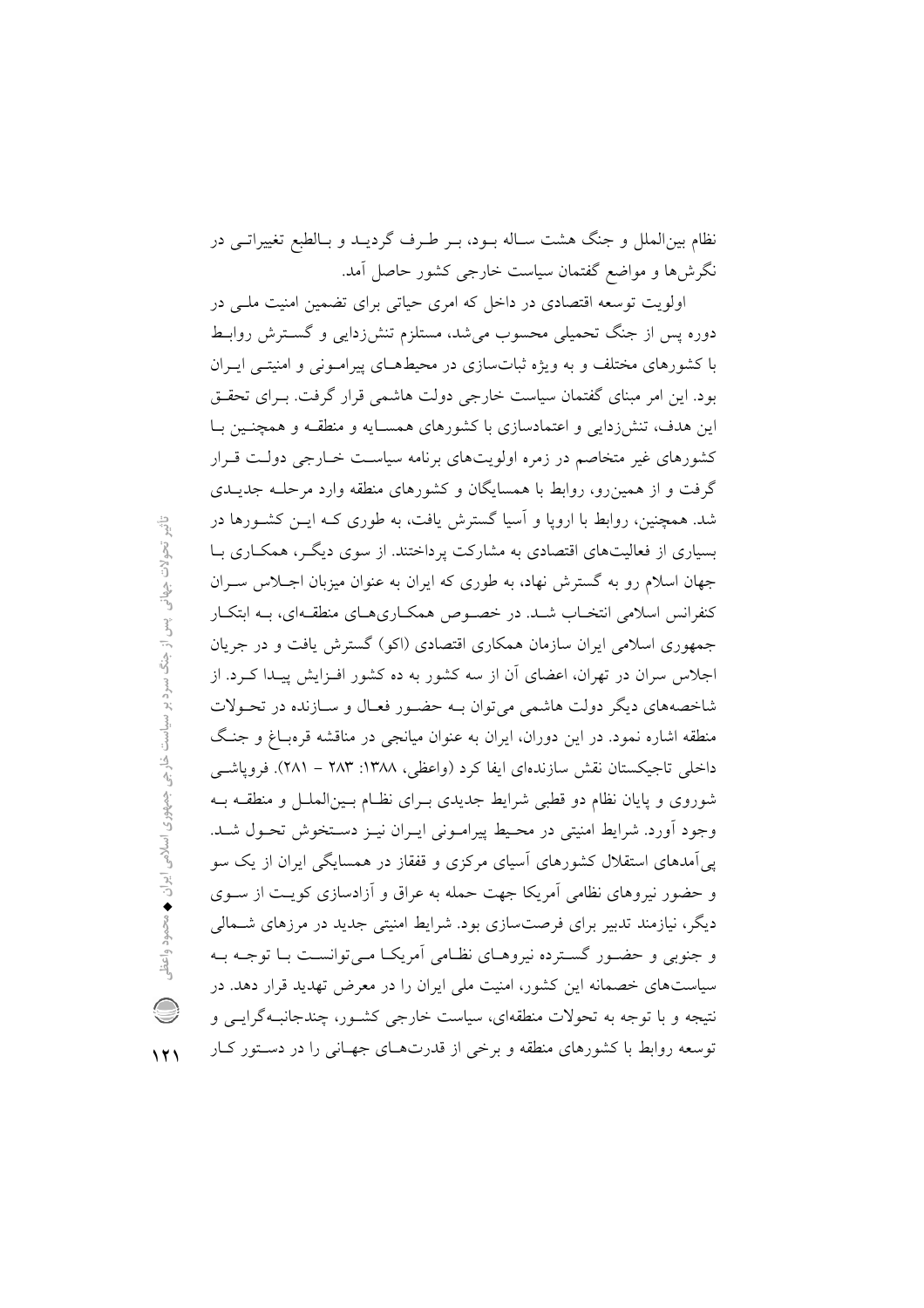خود قرار داد.

روابط ایران با کشـورهای غربـی یکـی از موضـوعات چـالش;رانگیـز پــس از انقلاب در سیاست خارجی ایران بوده است. این روابط در مقاطع مختلف با فـراز و نشیبهایی مواجه شده است. هر چند در دولت هاشمی با اتخاذ سیاست تنش(دایی برای کاهش اختلافیات و گسترش روابط تیلاش هیای زیبادی صبورت گرفت و پیشرفتهای نسبی نیز در این زمینه حاصل شد کـه مـذاکرات ایـران بـا تروئیکـای اتحادیه اروپا نمونهای از آن بود (واعظی، ۱۳۸۷: ۶۹–۶۵)، اما قضیه سـلمان رشــدی و پرونده میکونوس که با احضار سفرای کشورهای اروپایی بـه عنـوان اعتـراض و عمل متقابل ايران همراه بود، بر روابط با اتحاديه ارويــا ســايه افكنــد. صــرفنظـر از برخی مسائل چالش برانگیز، در مجموع، می توان گفت اتخاذ رویکردهای منطقبی و مسالمتآمیز در قبال بحرانهای منطقهای و سعی در نشـان دادن وجهــه بــازیگری متعارف از جمله اقداماتی بود که در چارچوب گفتمان سیاست خـارجی در دوران ریاست جمهوری هاشمی مورد توجه قرار گرفت (دهقانی فیروزآبادی، ۱۳۸۱: ۸۱–  $(\wedge \cdot$ 

در دولت هاشمی، همکاریهای اقتصادی با هدف بازسازی خرابی هـای جنـگ و تقویت ساختار و زیربنای اقتصـادی کشـور جهـت توسـعه از اهمیـت زیـادی در روابط خارجی برخوردار شد. این رویکرد جدید موجب شد تا در عرصههای دیگر نیز روابط با سایر کشورها تقویت گردد. در دولت خـاتمی، همکـاری فرهنگــی بـا شعار گفتگوی تمدنها و با هدف ارتقای تصویر جمهوری اسلامی ایران نـزد افکـار عمومی جهانیان به محور اصلی در روابط خبارجی مبیدل شید. طبیعتی است کیه گشایش در عرصه همکاری فرهنگی بستر مناسبی برای همکـاریهـای سیاســی نیــز فراهم نمود. صرفنظر از اولویتهبای متفیاوت اقتصبادی و فرهنگی در این دو دولت، مي توان ادعا نمود كه رويكرد كلان سياست خارجي دولت خـاتمي نيـز بـه نوعی ادامه سیاست خارجی دوره سازندگی دولت هاشمی بـود و در ایــن دوره نیــز ائتلاف برای صلح، تنشززدایی، اعتمادسازی و گفتوگوی تمـدنهـا بـروز و نمـود بیشتری یافت. تمام این امور را می توان به عنوان تغییراتی شکلی در گفتمان صـدور انقلاب و تغییر در ادبیات سیاست خارجی جمهوری اسـلامی ایـران تلقـی کـرد. در

 $157$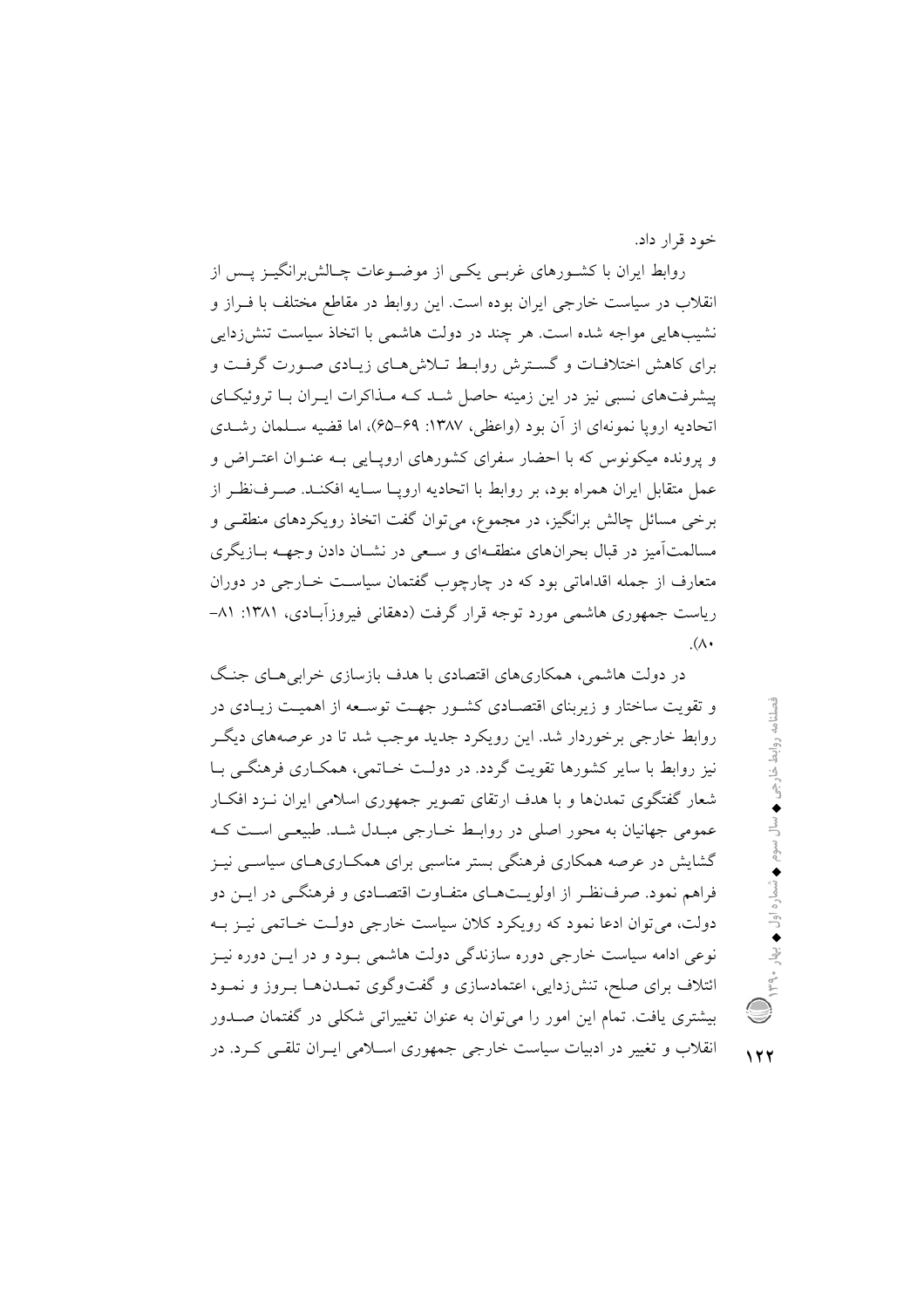تمام این سالها ایران هیچ گاه از اصول خود مثـل لـزوم حمایـت از جنـبشهـای آزادیبخش، آرمان فلسطین، استقلال از قدرتهای بزرگ و … عدول نک رد، امــا بــه طور محسوسی نسبت به دهه اول انقلاب در تاکتیکهای خود برای رسیدن بـه ایــن اصول تغییراتی اعمال کرد کـه ائـتلاف بـرای صـلح، تـنش(دایـی، اعتمادسـازی، و گفتگوی تمدنها بخشی از آن هستند. برای مثال، ایـران حمایـت خـود را از آرمـان فلسطین و جنبشهای آزادیبخشی مثـل حمـاس و حـزبالله در چهـارچوب یـک گفتمان قانونی سازماندهی کرد. حمایت ایران از این اصول در این مقطع بـا بحـث حق تعیین سرنوشت که در نظام ملل متحد به رسمیت شناخته شده و قـانونی بـودن مبارزه با اشغالگر (براساس قطعنامههای سازمان ملــل در خصــوص تجــاوز اســرائيل جنبوب لبنـان، لـزوم بازگشـت بـه مرزهـاي ١٩۶٧ و پايـان دادن بـه اشـغال شـرق بيتالمقدس) ييوند خورد.

در آغاز دولت خاتمی، تشکیل اجللاس سـران سـازمان کنفـرانس اسـلامی در تهران و ریاست سه ساله ایران بر این سازمان فرصت مناسبی برای سیاست خـارجی ایران به وجود آورد. در این دوره، حمله آمریکا به افغانستان و عراق و تـدبیر بـرای حفظ امنیت ملی یکی از مهمترین اولویـتهـای سیاسـت خـارجی کشـور بـود. در خصوص طرح پرونده هستهای ایران در آژانس بـینالمللـی، هـر چنـد در دوره دوم ریاست جمهوری خاتمی با شروع مذاکره با سـه کشـور ارویـایی <sup>۱</sup> گــامهــای مثبتــی برداشته شد، اما در ادامه به دلیل مخالفتهای آمریکا و عدم برخورداری کشورهای اروپایی از اختیار و قدرت لازم بـرای مـذاکره، روابـط ایـران بـا کشـورهای غربـی خدشهدار شد و این امر موجب شد افکار عمومی نسبت بـه همکاری سـازنده بـا کشورهای غربی دچار یأس شود و از همین٫و، مذاکرات هسـتهای در پایـان دولـت خاتمے یا مشکلات زیادی مواجه گردید.

با وجود پایان جنگ سرد، سیاست خارجی ایران در هـر دو دوره ســازندگی و اصلاحات تلاش نمود بـه مشـي عـدم تعهـد و عـدم وابسـتگي بـه مراكـز قـدرت بین|لمللی پایبند بماند. رویکرد تعاملی همواره با انتقاد از نظم موجود و مخالفت بـا

 $157$ 1. EU3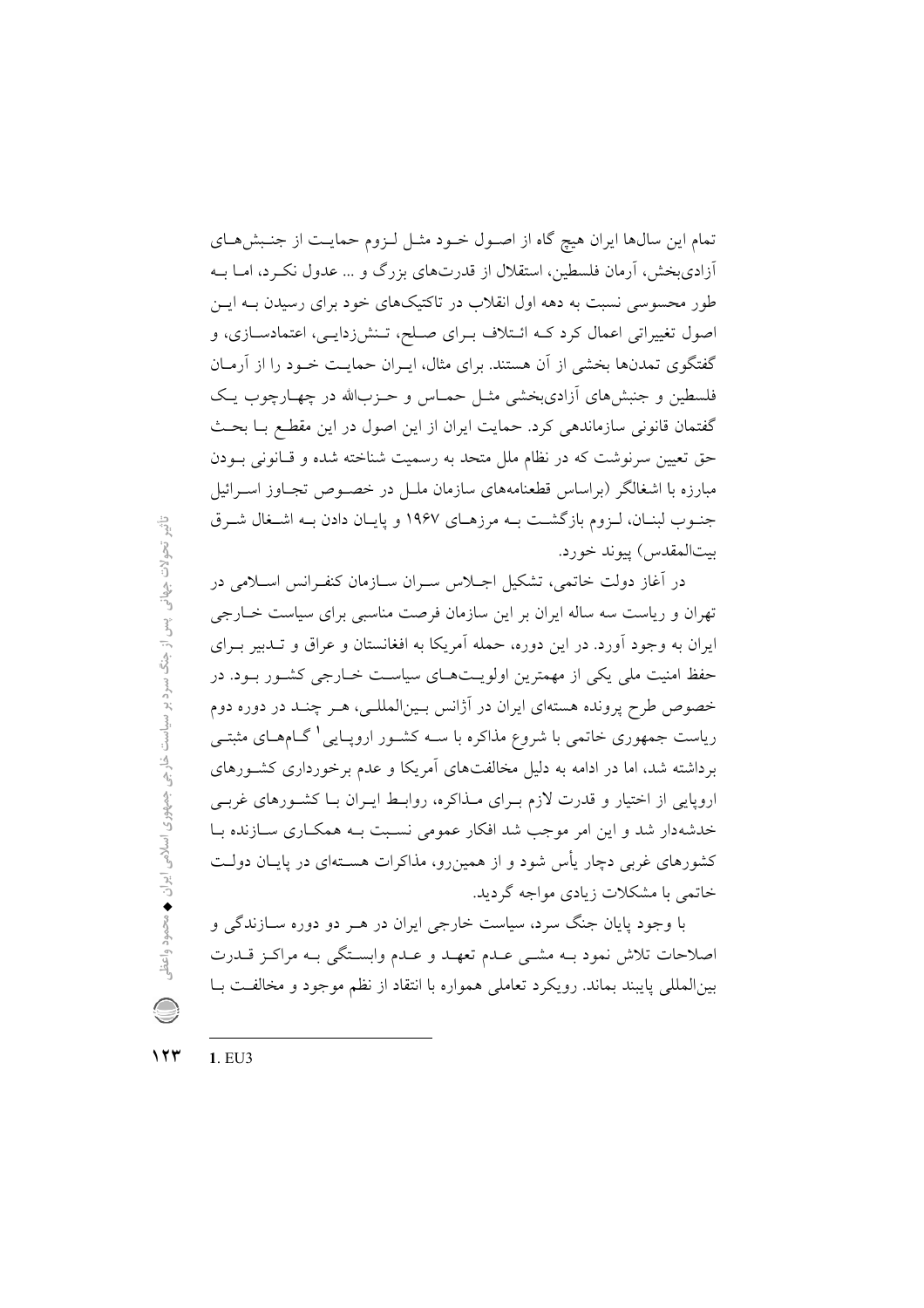نظام سلطه و یکجانبهگرایی آمریکا همراه بود. رویکرد تنش(دایی در عرصه سیاست خارجی در دورههای سازندگی و اصلاحات، به عنوان شیوه غالب برای تأمین امنیت ملی، در توسعه روابط و مناسبات با کشورهای مختلف، بــه ویــژه در حــوزه خلــیج فارس و اتحادیه اروپا و کاهش تنش ها و اعتمادسازی تدریجی در روابط بیا غیرب تجلي پيدا كرد. در واقع در اين دو دوره، ايــن اعتقــاد وجــود داشــت كــه از طريــق کاهش تنش و افزایش تعامل و همکاری و نیز از رهگذر اعتمادسازی بـا بــازیگران منطقهای و بین|لمللی، می توان تهدیدات خارجی معطوف به امنیـت ملـی را کــاهش داد.

اقدامات يكجانبه گرايانه دولت بوش، حمله به افغانستان و عراق باعـث امنيتـي شدن فضای بین|لمللی به ویژه در محیطهای پیرامونی و امنیتی ایران گردید. حضـور نیروهای گسترده نظامی آمریکا در دو سوی مرزهای ایران و سیاستهـای خصــمانه دولت بوش بر جهت گیریهای سیاست خارجی ایران تأثیر گذار بود، به طـوری کـه رویکرد ایران در مقاطع مختلف از واکنش های نامناسب غرب ناشبی می شد. از جمله این واکنش ها می توان به اتخاذ رویکرد ناعادلانه و اجبارآمیز از سوی آمریکا و ارویـا و قرار دادن جمهوری اسلامی ایران در محور شرارت از سوی دولت بوش، به رغـم همکاری عمده ایران در خصوص مبـارزه بـا تروریسـم در افغانسـتان اشـاره نمـود. مسئله دیگری که بر رویکرد ایران نسبت به غرب و افکار عمومی ایران تـأثیر منفــی گذاشت، مذاکرات سختگیرانه سه کشور اروپایی با ایــران و کارشــکنی آمریکــا در یرونده هستهای ایران بود. به دنبال اتخاذ مواضع غیرمنطقی و سختگیرانــه از ســوی ارویا و آمریکا، سیاست خارجی دولت احمدی نژاد رویکرد تقابلی با غرب در پـیش گرفت و همکاری در مقولههایی مانند برنامه هستهای و مسائل منطقهای کاهش پیـدا کرد. سردی روابط با غرب، قطعنامههای شورای امنیـت مبنـی بــر تحــریم ایــران، و تحریمهای وضع شده از سوی اَمریکا و اروپا علیه ایران را می توان پی اَمد و حاصل این سیاستها دانست. برخی کارشناسان سیاست خارجی جمهوری اسلامی ایـران در این دوره را در قالب گفتمان اصولگرایی عدالت محور مطـرح مـیiماینــد. ایــن گفتمان بر اصول، اهداف و آرمانهای اولیه انقــلاب در سیاســتگــذاری خــارجی از یک سو و تلاش برای تحقق عدالت در عرصه جهانی از سوی دیگر تأکید مے کنـد.

 $156$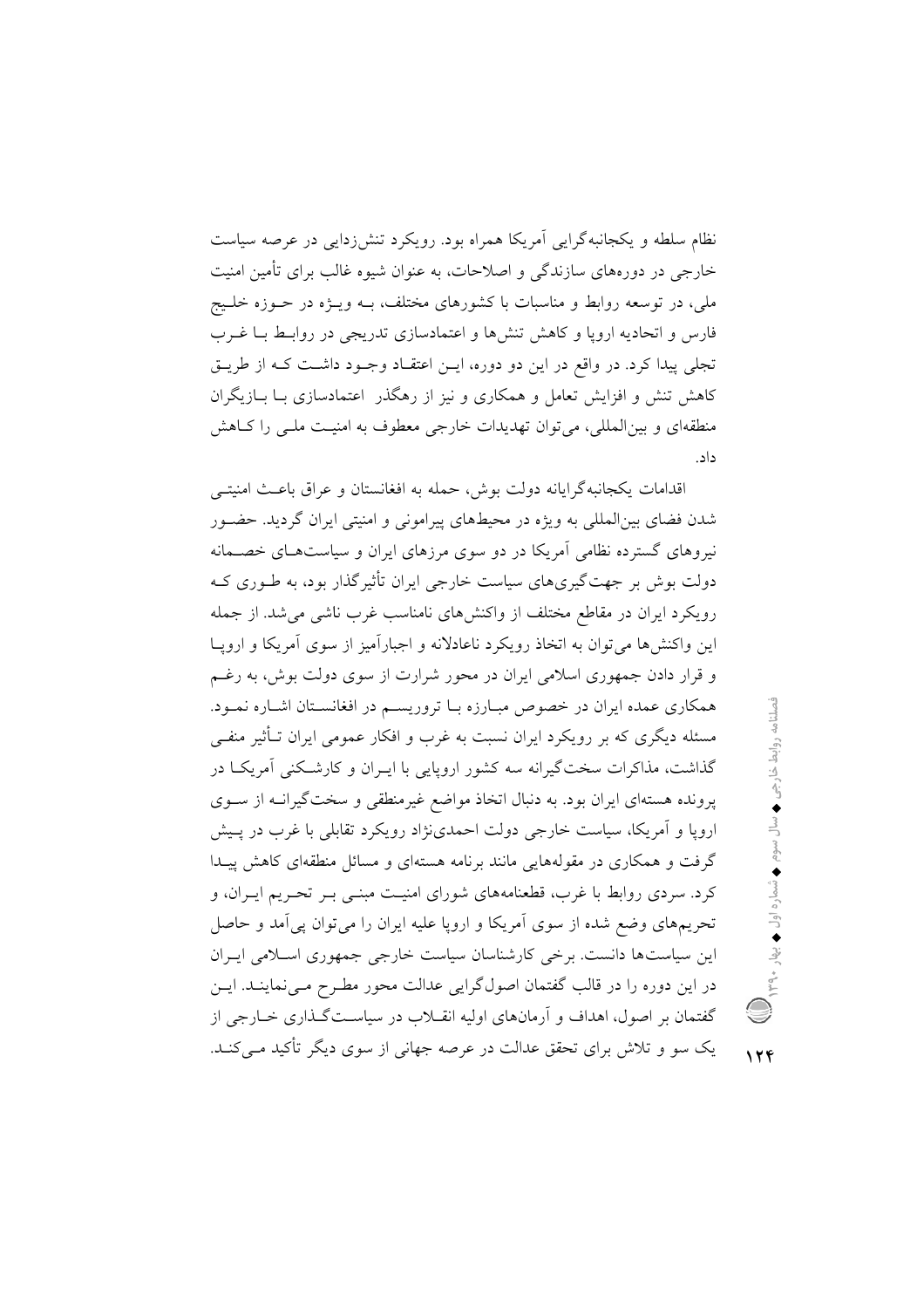براساس این گفتمان، بر مواجهه با قدرتهای جهانی و افزایش روابط با کشورهای در حال توسعه و به خصوص کشـورهای مخـالف نظـم جهـانی موجـود یافشـاری می شود (دهقانی فیروزآبادی، ۱۳۸۶: ۹۸–۹۰). به اعتقاد برخی کارشناسان، بــا توجــه به مخدوش بودن چهره بین(لمللی و تضعیف برخی از پایههـای قــدرت آمریکــا در دوران بوش، به قدرت رسیدن اوباما می تواند زمینهساز بهبود روابط میبان ایبران و غرب گردد. آنان دلایل این امر را اولویتدهی به مشی چندجانبهگرایی، تغییر نسببی در فضای امنیتی ایجاد شده در دوران بوش و شعار همکاری با کشـورهای اسـلامی ذکر می کنند. اما مطرح شدن موضوعات اختلاف برانگیز از سوی دو طرف روابط را سختتر وييچيدهتر كرده است.

جهانی شدن و سیاست خارجی جمهوری اسلامی ایران جهانی شدن وجوه فراوانی دارد که در این نوشتار برخی از محورهای اثر گذار آن بر سیاست خارجی جمهوری اسلامی ایران از جملـه جهـانی شـدن اقتصـاد و جهـانی شدن ارتباطات مورد بررسی قرار می گیرد.

## ۱. جهانی شدن اقتصاد

در حال حاضر، در بخش اقتصاد و سرمایه بیش از گذشته همگرایی فراملـی ٰ ایجـاد شده است و مـديريت اقتصـادي احتيـاج بـه روابـط و نهادهـايي دارد كـه در وراي ساختارهای دولت \_ملت گسترده شده باشند. شرکتها و نهادهای چند ملیتبی یـک سوم محصولات جهاني، ٨٠ درصد سرمايهگذاري جهاني و دو سوم تجارت جهـاني را به خود اختصـاص دادهانـد (126 :Amin, 1977). بنـابراين، در سـطح جهـاني نقـش تصدی گری دولت در اقتصاد کاهش یافته و بخش غیردولتـبی میـدان عمـل بیشـتری پیدا کرده است. از آنجـا کـه حجـم عمـدهای از عوامـل قـدرت در سـطوح ملـی و بین المللی در حوزه اقتصاد بروز می یابد، ظهور بازیگران و مناسبات جدید در عرصه اقتصادی، جایگاه و قدرت دولتها را در عرصه سیاسی دچار تغییر می سازد. هر چند حلقههای اتصال اقتصاد ایران به اقتصاد جهانی بسیار محدود است، اما

## $170$ 1. Transnational Integration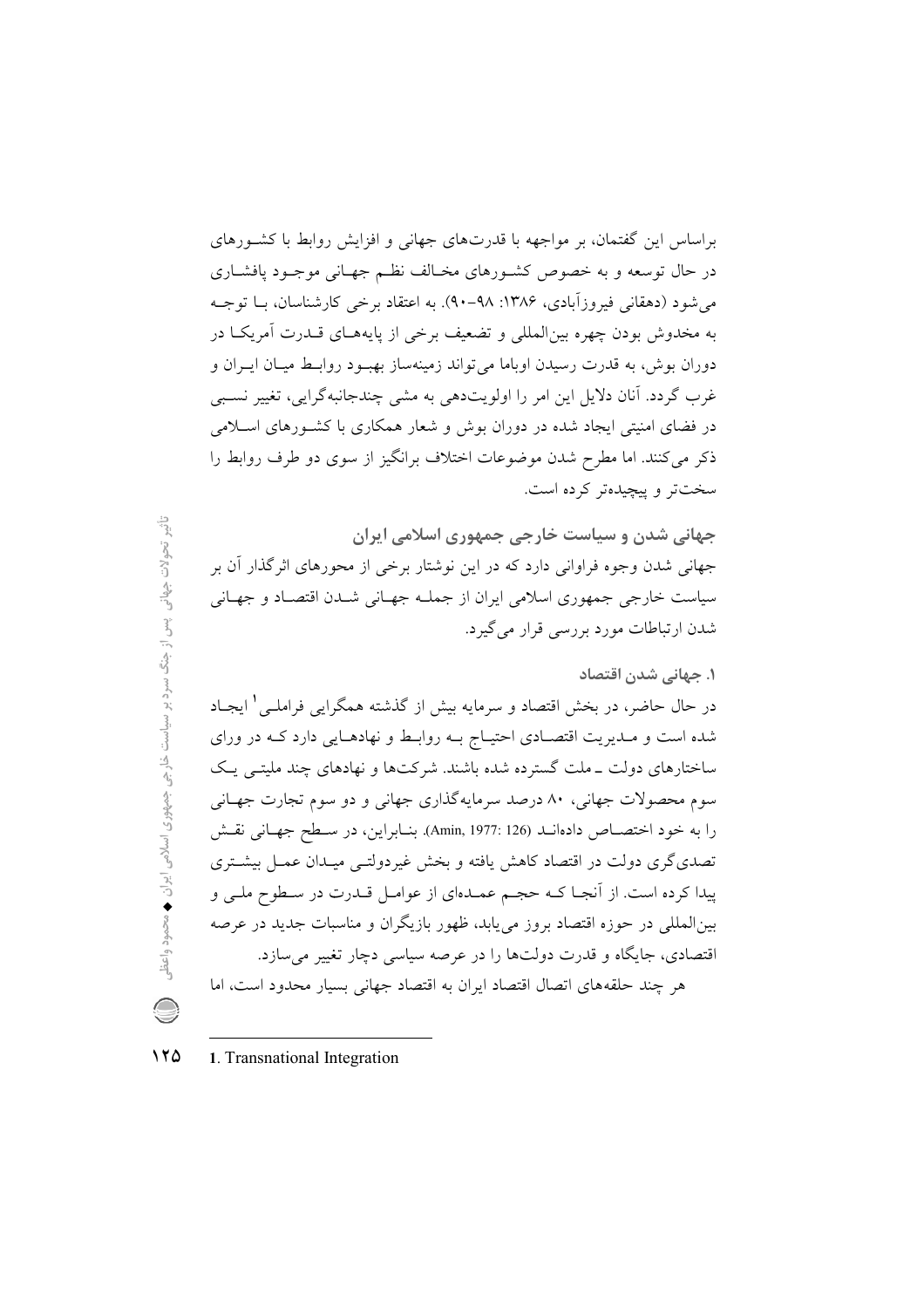جمهـوري اسـلامي ايـران نتوانسـته و نمـي توانــد در عرصـه سياسـت خــارجي و تصمیمات خود در این حوزه، نسبت به رونـدهای جهـانی از جملـه جهـانی شــدن اقتصاد بی تفاوت باشد. همچنان که در سطح جهانی نقش دولـتهـا در امـر اقتصـاد کاهش یافته است، در سیاستهای کلی اصل ۴۴ قانون اساسی کـه در خـرداد ۱۳۸۴ ابلاغ گردید نیز بر نکات زیر تأکید به عمل آمده است:

ـ كاهش بار مالي و مديريتي دولت در تصدى فعاليتهاى اقتصادى؛

ـ توانمندسازي بخش هـاي خصوصـي و تعـاوني در اقتصـاد و حمايـت از آن جهت رقابت كالاها در بازارهاى بين المللي؛

۔ آمادہسازی مواجهه هوشمندانه بـا قواعـد تجـارت جهـانی ِ در یـک فرآینـد تدريجي و هدفمند؛

ـ جلوگیری از نفوذ و سیطره بیگانگان بر اقتصاد ملی. (وزارت امور اقتصادی و دارایی، ۱۳۸۹).

نکات یاد شده مؤید این امر است که برخی از مؤلفههای جهانی شدن از جمله حرکت به سمت خصوصی سازی از دید سیاستگذاریهای جمهوری اسـلامی دور نمانده است. توجه به لزوم کوچک شدن دولت و بازیگری بازیگران غیردولتی، ساز و کار رقابت در بازار جهانی، هماهنگی با قواعد تجارت جهـانی، حکایـت از رصـد روندهای جهانی دارد. تدابیر فوق به گونهای تدوین شدهاند که در عین همسویی بـا روندهای جهانی، دولت نیز بتوانید همچنیان بیه هیدایت و نظیارت خیود بیر امیور اقتصادی ادامه دهد. بنابراین، ضمن أنکه سیاستگذاری کشور در عرصـه اقتصـادی از جمله جذب سرمایه و فن آوریهای پیشرفته از تحولات جهانی تــأثیر مــی پــذیرد، همواره تلاش می شود اصول بنیادین أن مثل حفـظ اسـتقلال و جلـوگیری از سـلطه بیگانگان در تمامی حوزهها اعم از اقتصادی، سیاسی فرهنگی یا محفوظ باقی بماند. ساختار کنونی نظام بینالملل به گونهای است که ورود و فعالیت در نهادهـا و سیستم اقتصادی آن به طور ضمنی مستلزم پذیرش برخی اصول سیاسی و اقتصـادی است. برای مثال، عضویت در سازمان تجــارت جهــانی <sup>۱</sup> صــرفاً یــک امـر اقتصــادی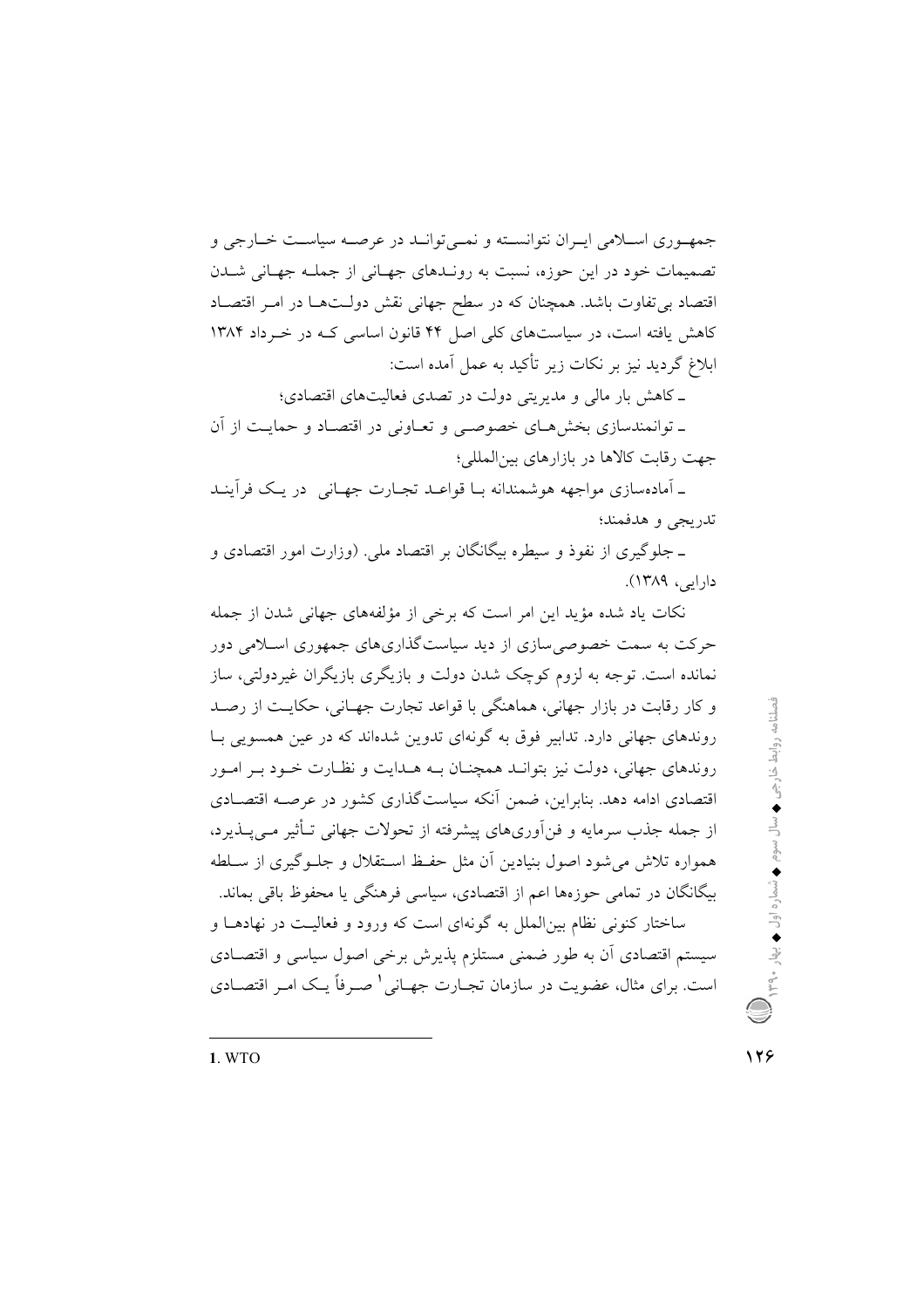نیست و بعضاً پذیرش اعضا منوط به برخی شروط سیاسی نیز مــی گــردد و در ایــن میان ارتباط مناسب با کشورهای عضو صـاحب نفـوذ اهرمـی قابـل اعتنـا اســت. از اینرو، جهانی شدن اقتصاد نه تنها بر جهتگیریهای اقتصادی کشورها بلکه بر ساز و کار تصمیم سازی آنها در حوزههای سیاست خارجی و نوع روابط آنها با کشـورها و به خصوص اعضای فعال و یر نفوذ نهادهای بینالمللی تأثیر گذار بوده است.

جمهوری اسلامی نیز از این روند مستثنا نبوده و در طول حیـات خـود ضـمن حفظ اصل عدم وابستگی به مراکز قدرت تلاش کرده است تا بـا اسـتفاده از راهبـرد تعاملی با بازیگران بین|لمللی جایگاه شایسته خود را در بازارهای جهانی کسب کند. این توجه به ویژه پس از پایان جنگ ۸ سـاله اهمیـت بیشـتری یافـت و اسـتفاده از کانال سیاست خارجی و بهبود روابط با کشورها به عنوان حرکتبی بسترساز بـرای افزایش همکاریهای اقتصادی با دیگر کشورها و جذب سرمایهگذاری خــارجی بــه ویژه در دوران دولت هاشمی نمود یافت. در نتیجه سیاستهای دنبال شـده در ایــن دوره، جريان ورود سرمايه خارجي به كشور رشد قابل توجهي پيـدا كـرد(روحـاني، ۱۳۸۹: ۴۰۷). این دوره مثال خوبی از ارتباط تنگاتنگ «سیاست خارجی» و «اقتصـاد جهانی» می باشد. چرا که یی گیری سیاست تنشزدایـی نـوعی اعتمادسـازی در همـهٔ حوزهها از جمله اقتصاد فراهم آورد و زمینهساز جلب سرمایهگذاران خارجی و نیـز ورود به بازارهای جهانی گردید.

اسناد راهبـردي جمهـوري اسـلامي ايـران دلالـت بـر پــذيرش افـزايش نقـش روندهای جهانی شدن اقتصاد، اهمیت پـافتن رقابـت در بازارهـای جهـانی، نقـش بازیگران غیر دولتی حوزه اقتصاد و بلوکهـای اقتصـادی منطقـهای و بـین|لمللـی و تحقق علايق اقتصادي در چهارچوب يک سياست خارجي فعـال و يويـا بـا راهبـرد تعاملی دارند. هرگاه نخبگان اقتصادی \_سیاسی کشـور بـر لـزوم پویـایی بیشــتر در اقتصاد جهانی پای فشردهاند، این امر به مثابه اهرم فشار مؤثری بر سیاست خـارجی و پیگیری مشی تعامل گرایانه و امنیتساز عمل کرده است و هرگاه اقتصـاد خــود را مستقل و بی نیاز از همکاری با اقتصاد جهانی تصـور کـرده، ایــن اهــرم در سیاســت خارجي كم رنگتر شده است. رايزني هايي از اين دست در طي سه دهــه گذشــته و نیز توجه یا بی توجهی به این امر، یی آمدهای متفاوتی در عرصه ملـی و بـینالمللـی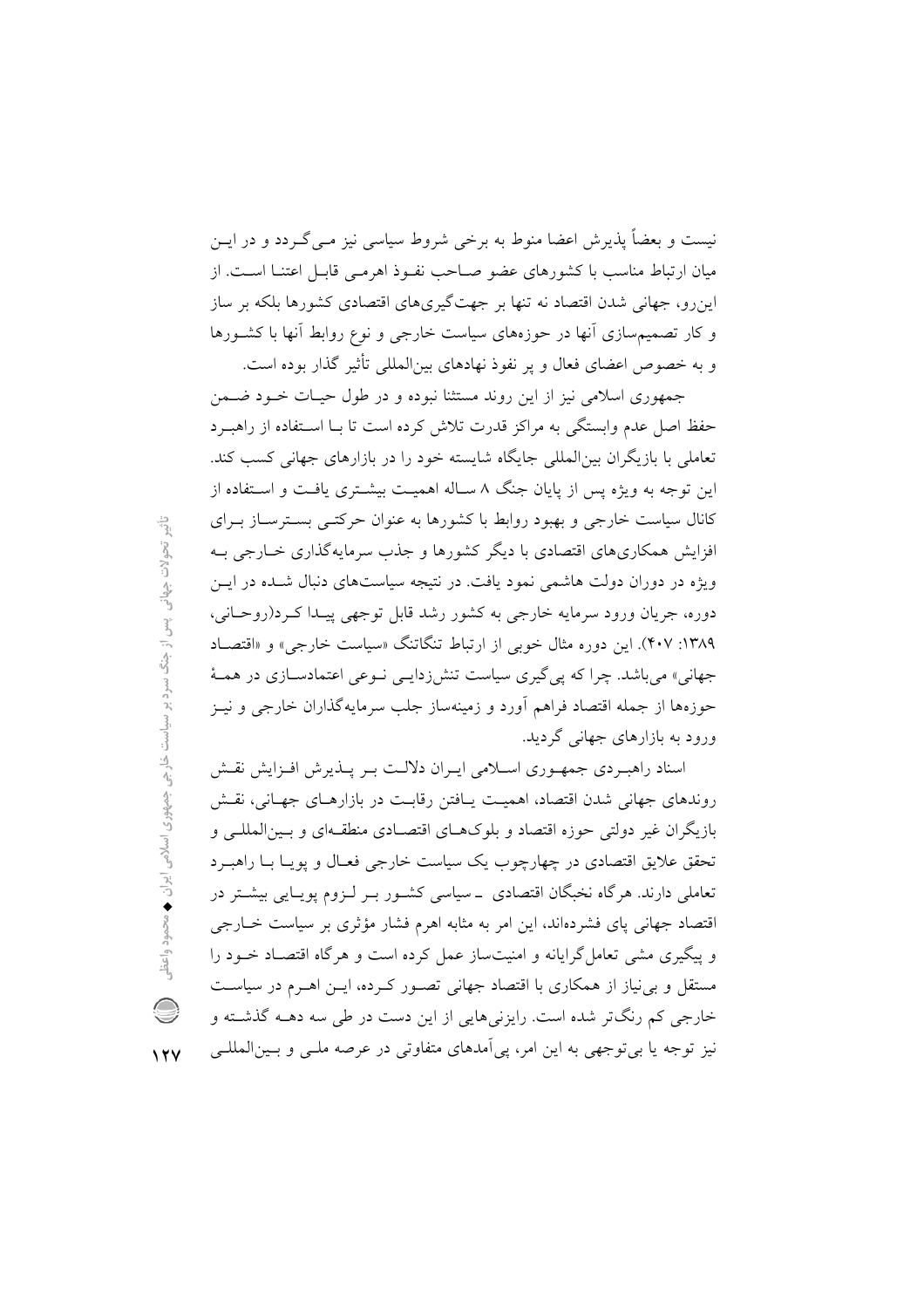برای کشور به همراه داشته است.

۲. جهانی شدن ارتباطات پیشرفت تکنولوژی و انقلاب ارتباطات و اطلاعات تأثیرات شگرفی در زندگی بشر و در سطوح دولت \_ملت پدید اَورده است(صدوقی، ۱۳۸۰). این پدیده دیدگاهها و ینداشتها را متحول ساخته و به ادراکات نوین شکل داده است. یدیده مزبور مفهوم جنگ اطلاعات<sub>ی</sub>' را نیز تغییر داده است، به طوری که در مقاطعی دیپلماسی عمــومی و قدرت نرم در خدمت جنگ اطلاعاتی قرار می گیرند (Doking, 1991: 1).

در این رابطه، دیپلماسی عمومی به عنوان ابزار قدرت نرم، در جهت شکل۵دهی به افکار عمومی و ایجاد اتفاق نظر جهانی به منظور تأمین اهداف و منافع دولـتهـا به کمک شیوههای گوناگون از جمله انتشار اطلاعات عمل می کند. در واقع، در کنار شكوفايي اقتصـادي، داشـتن مشـروعيت در ميـان افكـار عمـومي جهـاني نيازمنـد برخورداري از قدرت ترغيب ديگران در جهت هدف مورد نظر يعني همـان قــدرت نرم مي باشد. اين توانايي نيـز نيـاز بــه سـرمايههــايي همچــون فرهنـگ، ارزش هــا و سياست هاي قابل قبول و جذاب در عرصه بين المللي دارد. (Melissen, 2005)

این پدیده منجر بدان شده است تـا بسـیاری از مفـاهیم و مقـولات در سـطح جهانی طرح و باز تعریف شوند و بر اهمیت جهتگیری و حساسیت افکار عمـومی افزوده است و در برخی مواقع دولتها به موضع گیری در قبـال آنهـا را وادار کـرده است. از سوی دیگر، تحولات ناشی از انقلاب ارتباطات، تمایز و تفکیک بین حــوزهٔ داخلی (یا ملـی) و حـوزهٔ بـین|لمللـی را گنـگ و مـبهم سـاخته اسـت و مرزهـای جغرافیایی را در هم نوردیده است. این تحول ارتباطــاتی، هــر عنصــری را در بســتر محيطي أن قرار مي دهد و بدين وسيله طريقههاي جديد ايجاد واقعيت را بـه وجـود مي آورد (اخوان زنجـاني، ١٣٨١: ١٢٠). اطلاعـات و دانــش عــاملي بــراي آگــاهي و تصميم گيري مستقل و لذا يكي از عوامل قدرت محسوب مي شود. :Rothkopf, 1998  $354)$ 

سیستمهای ارتباطاتی نوین از لحاظ اقتصادی در قیاس با گذشتهٔ نه چندان دور

1. Information War

 $\sqrt{7}$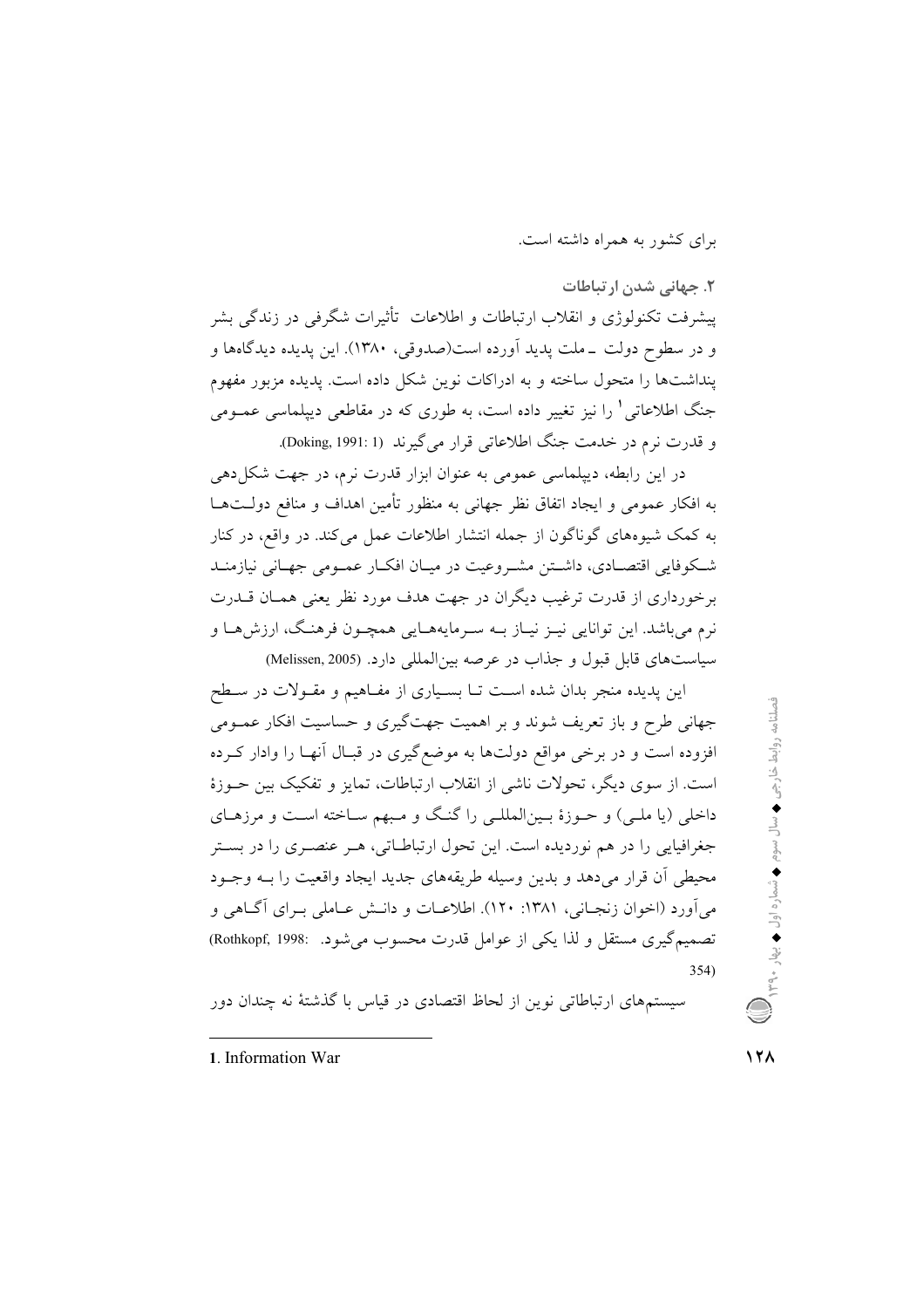بسیار ارزان هستند و بهرهبرداری از آنها متضمن استفاده از دانـش یـا تخصـص پیچیدهای نیست و لذا می توانند توسط گروههای کوچک پـا افـراد، بـه کـار گرفتـه شوند (160 :Druker, 1997). در واقع، در عصر انقلاب ارتباطاتي هر فرد به طور بـالقوه مرکز یک نظام ارتباطاتی تلقی می شود و می تواند اثر بگذارد و اثر بیــذیرد. بنــابراین، با توجه به قدرت ارتباطات و اطلاعات از یک سو و گسترهٔ فـراخ در برگیـری آن، واحدهای مختلف سیاسی، اقتصادی، فرهنگـی در دایـرهٔ اثرگـذاری و اثرپـذیری آن قرار گرفتهاند. ارتباطات جهانی و اطلاعات گسترده که به آسانی در اختیار افراد قرار دارد، سبب شده است تا گفتارها و رفتارها در عرصه سیاست خــارجی هــر یــک از کشورها به سرعت در معرض قضاوت سایر ملـتهـا و دولـتهـا قـرار گیـرد و در برخی موارد موج جهانی حمایت یا مخالفت را برانگیزاند. این رونـدها بـر سیاسـت خارجي جمهوري اسلامي ايران نيز از وجوه مختلف تأثيرگذار بوده است و متقــابلاً ً موجبات تأثیر گذاری سیاست خارجی ایران بر محیط بین|لملــل و افکــار عمــومی را فراهم ساخته است.

علاوه بر این، انقلاب ارتباطات تسلط یک سویه دولت بـر ارتباطـات و افکـار عمومي را كاهش داده و وفاداري هاي جديـد ايجـاد مـي كنـد. بـه لحـاظ حقـوقي، دولتها دارای حاکمیت هستند، اما به طور روزافزون، کنتـرل دولـت بـر نظـامهـای ارتباطاتی از طریق قانونمند کردن استفاده از أنها دشوارتر می شـود. گسـترش رونـد خصوصی سازی در این عرصه پدیدهٔ فوق را تأیید و تشدید میکنـد. نتیجـهٔ منطقـی وضعیت فوق تضعیف و فرسایش حاکمیت در حوزه ارتباطات و اطلاعرسانی است (اخوان زنجانی، ۱۳۸۱: ۱۲۲). نمونه روشن این روند انتشار گسترده اسـناد محرمانـه وزارت خارجه اَمریکا توسط سـایت ویکـی لـیکس اسـت کـه تحـول شـگرفی در رویکردها در این عرصه به وجود آورده است. یکبی از پبی آمیدهای انتشبار اسپناد دیپلماتیک که به صورت محرمانه تهیه شدهاند، می تواند تحول در دیپلماسی و نحـوه مذاکرات باشد. هر چند امروزه اشکال جدید دیپلماسی همچون دیپلماسـی عمــومی مورد توجه قرار گرفته است، امــا خواسـت افكــار عمــومى جهــانى بــراى دانســتن روندهای دیپلماتیک معمول که در پشت درهای بسته جریان دارد، باعث می شود تـا شفافیت در دیپلماسی نیز بیش از گذشته مدنظر قرار گیرد. انتشار تــدریجی بــیش از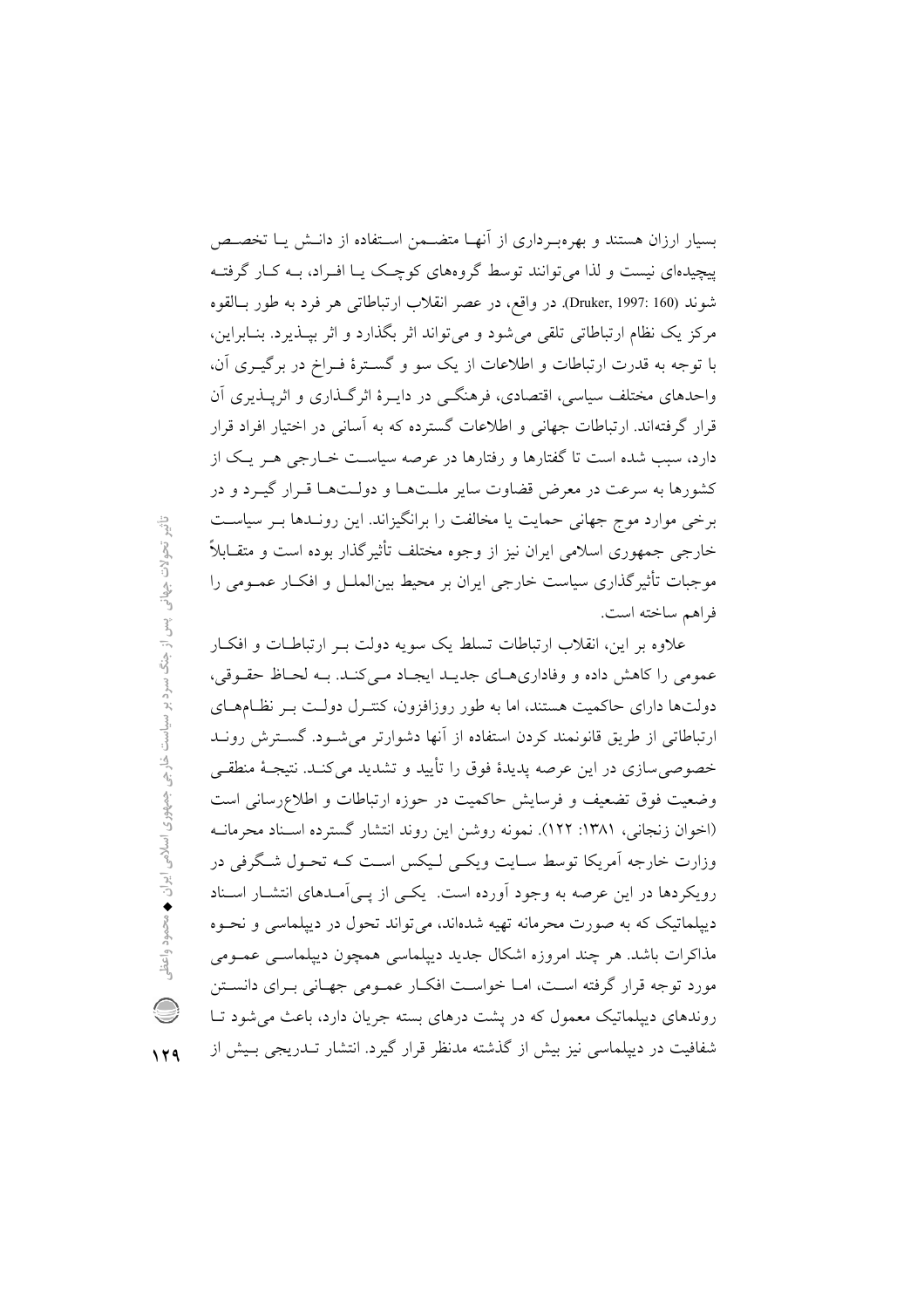۲۵۰ هزار سند وزارت خارجه آمریکا که شامل تحلیـل هـا و گـزارش۵حـای معمـول دیپلماتهای اَمریکایی است و بیانگر دیدگاه واقعی دستگاه سیاست خارجی اَمریکا نسبت به جهان است، اکنون این کشور را با مشکلات فراوانسی در ابعـاد داخلـی و خارجي رويه وو کرده است (مرکز تحقيقات استراتژيک، ١٣٨٩: ١۴).

کنترل ارتباطات از سوی دولتها این مسئله را مطرح می سازد کـه ارتباطـات یک جانبه منافع یک جانبه را تأمین میکند. متقابلاً کاهش کنترل دولت بر ارتباطــات موجب كاهش نظارت يا كنترل دولت بر ذهـن و طـرز تفكـر شـهروندان مـى شـود. انقلاب ارتباطات و جريان آزاد اطلاعات موجب مي شود تا پيوندهاي مستحكم تــر و شفافتری میان افراد و گروهها براساس منافع و نیازهـای مشـترک برقـرار شـود. در واقع، جريان أزاد اطلاعات و انقلاب ارتباطات در دو سطح ملـتهـا و دولـتهـا، تأثير گذار است.

ملتها: دسترسی آزاد و فراوان ملتها به اطلاعات به ویژه اخبار و رویدادهای جهان در عرصههای سیاسی، اقتصـادی، اجتمـاعی، فرهنگــی و حقــوقی منجــر بــه شکل گیری منافع جدید، مطالبات جدید، و ادراکات جدید می گردد. علاوه بـر ایــن، حس مقایسه میان شهروندان یک جامعه با جوامع دیگر پررنگتر می شــود. بــه طــور خاص، در حوزهٔ سیاست خبارجی وجبود ارتباطیات و اطلاعیات گسترده باعث میشود تا هم افکار عمومی نسبت به تصمیمسازیهای سیاست خارجی مطلـع تـر و حساس تر گردد و هم در اثر آگاهی بخشی و جریان مقایسهگری، مطالبـات جدیــدی در این حوزه از مسئولان دستگاه دیپلماسی داشته باشد. (Rodan, 1998:133)

حساسیت و انتظار افکار عمومی ایران از سیاستگذاری خارجی و تصـمیمات گرفته شده در این عرصه از آغاز انقلاب تاکنون ثابت نبوده است و تغییـرات آن بــر تغییر جهت گیریهای سیاست خارجی ایران تأثیر گذار بـوده اسـت. در واقـع، ماننـد بسـیاری از دیگـر نقـاط جهـان، انقـلاب ارتباطـات و گسـتردگی اطلاعـات باعـث پررنگتر شدن و سنگینتر شدن وزنه افکار عمومی شده است، عنصری که سیاست خارجی هیچ کشوری نمیتواند نسبت به آن بی|عتنا باشد. بــه عنــوان مثــال، مســئله رابطه با اَمریکا نزد افکار عمومی ایران از یک مقوله ایدئولوژیک ــ محور صـرف بــه تدریج به سمت توجه بیشتر به منافع ملی کشور سـوق یافتـه اسـت. در مسـیر ایـن

 $\mathbf{v}$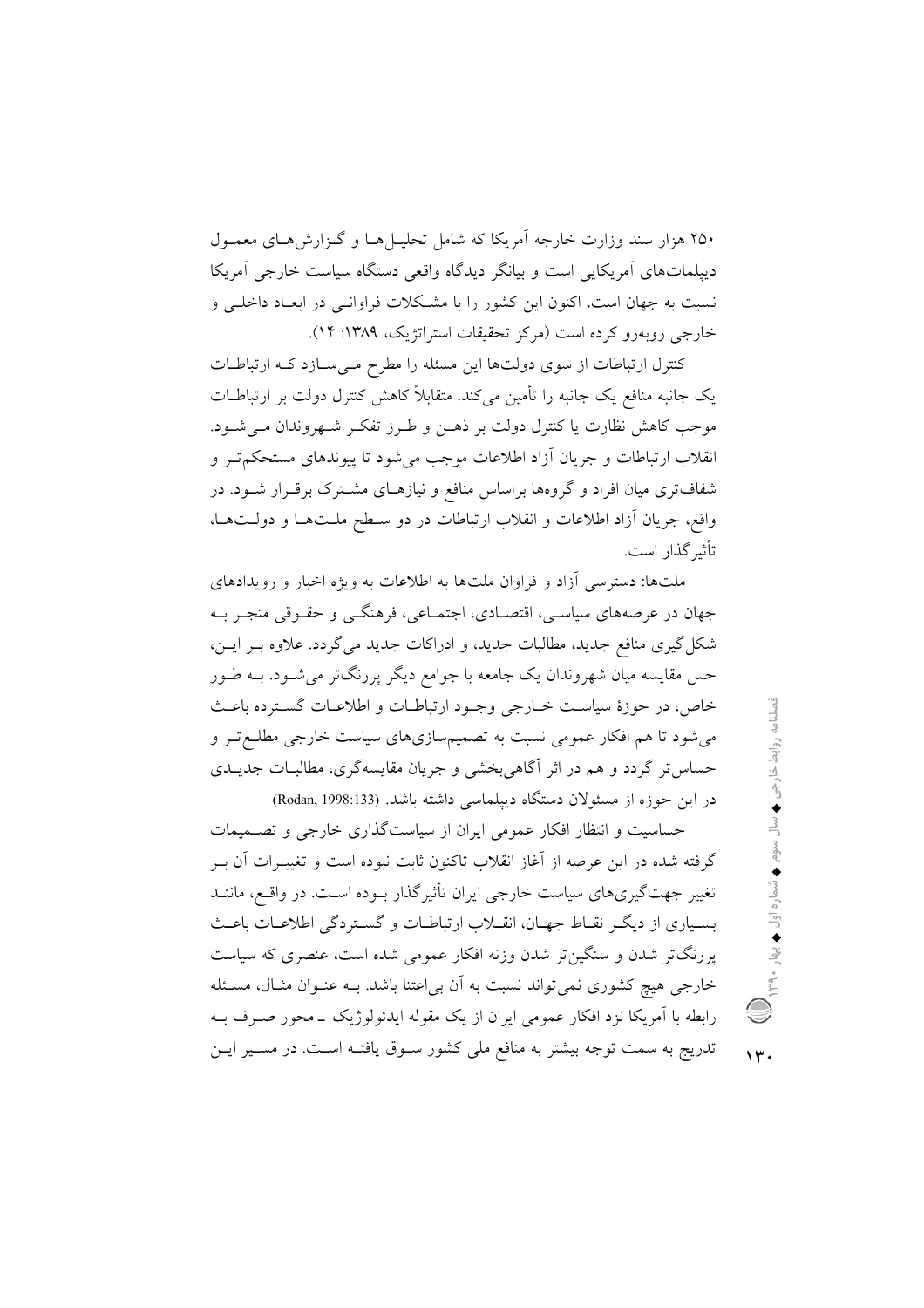روند، ایجاد ادراکات جدید و شناسایی منافع جدید نقشی اساسی داشته است ک از ديد سياست خارجي كشور نيز مغفول نمانده است.

دولتها: در سطح دولـتهـا، سیاسـتمداران و تصـمیمسـازان حـوزه سیاسـت خارجي بايد هم متوجه ملت و بازيگران داخلـي خــود و هــم متوجــه ســاير ملــل و بازیگران دولتی، غیر دولتی و بینالمللی باشند. در این راستا توجه به مـوارد زیــر از اهميت برخوردار است:

۱) دریافت مطالبات جدید در عرصه سیاست خارجی؛ و

۲) اقناع افکار عمومی در داخل و خارج به منظور حفظ اعتبار و مشروعیت.

نقش ارتباطات و فرهنگ در افزایش قدرت نرم، مشـروعیت و گســتردهســازی حوزه عمل سیاست خارجی بسیار مهم است. کشورهای قدرتمند و با نفوذ همـواره تلاش می کنند تا با استفاده از نظامهای ارتباطی پیشرفته فرهنگ، سیاستها، اهـداف و ارزش های خود را به دیگران القا کننـد و بـدین وسـیله بـه سـه دسـته از اهـداف سياست خارجي خود نائل شوند:

۱. مشروع سازی اقدامات خود جهت ایجـاد و حفـظ نظـم جهـانی بـه منظـور حداکثر بهرهبرداری مادی و غیر مادی از ساختار بینالمللی؛

۲. خنثی سازی عقاید و نیروهای معارض مخالف اندیشه و منافع خود؛

۳. استیلای فرهنگی به عنوان وسیلهای برای ایجاد ساختارهای فرهنگــی مشــابه در ديگر جوامع.

تکیه بر نظامهای ارتباطی در پیشبرد اهداف سیاست خــارجی متکــی بــر ایــن انگاره است که برای دستیابی به قدرت سیاسی، نخست بایـد قــدرت فرهنگــی بــه دست آورد یا آنکه کارهای بزرگ تاریخی نیازمند در دست گرفتن قــدرت فرهنگــی است (34 :Zizeck, 1997). سياست خارجي جمهوري اسلامي نيز در دو دهــهٔ اخيــر و با توجه به نقش و تأثیر انقلاب ارتباطات و افکار عمومی داخلی و خارجی بیشتر به مطلوبیت و مشروعیت تصمیمات سیاستهای خـود در عرصـه داخلـی و خـارجی توجه می کند. هر چند دولتهای متفاوت این مطلوبیت و مشروعیت را از کانالهای متفاوتی پیگیری کرده و میکنند.

بعد از پایان جنگ تحمیلی عراق علیه ایران، با توجه به تبلیغات گسترده منفـی  $\Upsilon$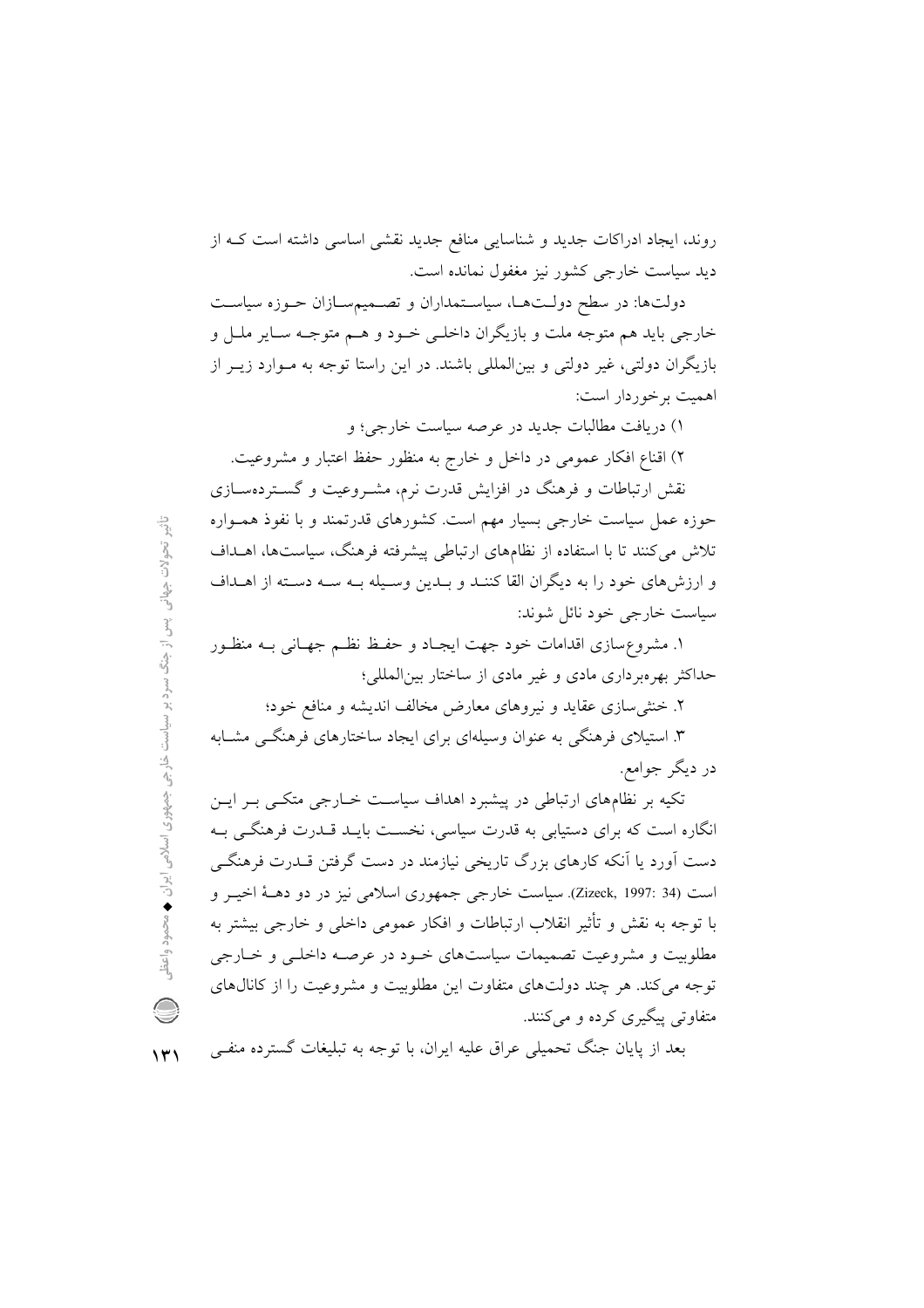که از سوی برخی از کشورها و رسانههـای غربـی و عربـی علیـه ایـران شـده بـود، دولتهای هاشمی و خاتمی همـواره تـلاش داشـتند ضـمن تسـهیل شـرایط بـرای همکــاريهــاي اقتصــادي، در عرصــه سياســت خــارجي مشــي تعامــل گرايانــه، همکاریجویانه و صلحطلب را با حفظ اصـول و ارزش هـای انقــلاب بــه نمــایش گذارند و بدین طریق مطلوبیت و مشروعیت بیشتری در سطح جهـانی ایجـاد کننـد. این هدف از طریق تبیین و تشریح و با استفاده از نظام ارتباطی ـ اطلاعاتی به جلب نظر افکار عمومی، بازیگران داخلی و خارجی میپرداخت. سیاست خـارجی ایـران در این دوران را می توان در چارچوب سیاست خارجی میانهرو و سازنده تلقی نمود (رمضانی، ۱۳۸۸: ۱۶) که موجب خنثی شدن تبلیغات کشورهای غربی و عربی علیه ایران شد. در این زمینه، اقدامات اساسی در جهت عادیسازی روابـط انجـام شــد و در نتیجهٔ سیاست تشنجزدایی، روابط ایران با همسایگان خود در خلیج فارس بهبـود یافت و مناسبات بهتری با اروپا برقرار شد. در دولت هاشمی با جذب سـرمایههـای خارجی تحولی اساسی در اقتصاد و زیر ساختهای ایران بعـد از جنـگ بـه وجـود آمد و در زمان تصدی دولت خاتمی ایده «گفتوگوی تمدنها» از نظر سیاسبی و فرهنگی تصویر بهتری از ایران نزد افکار عمومی جهانیان ارائه کـرد. ایــن پیــامهــا از طريق كانالهاي ارتباطي به بازيگران داخلي و بينالمللي و همچنـين افكـار عمـومي سراسر جهان انتقال می یافت و به چهرهسازی از جمهوری اسلامی و نمایش خطوط کلے ووابط آن با جهان یاری می رساند.

دولت احمدي نژاد نيز بـا توجـه بـه اهميـت قــدرت افكـار عمـومى داخلـى و خارجی و در نتیجه اتکا و اعتقاد بیشتر به دیپلماسی عمومی و عمـل در راسـتای آن با ً مخاطب قراردادن مستقیم شهروندان عمـدتاً غربـی، برنامـه هسـتهای ایــران را در یبوند با حقوق و مطالبات ملت ایران قرار داده است و عدول از آن را ناممکن تلقبی می کند. این دولت در صحنه سیاست خارجی، با اتکا به پشتوانه مطالبات مردمی، کشورهای معترض را به پذیرش حقوق ایران ترغیب می کنـد و همچنـین در صـدد اقناع افکار عمومی جهان است. بنابراین، سیاست خارجی ایران به ویــژه در دو دهــهٔ اخیر هم از انقلاب ارتباطات تأثیر پذیرفته و هــم از آن در راسـتای پیشــبرد اهــداف خود استفاده کرده است.

 $\gamma$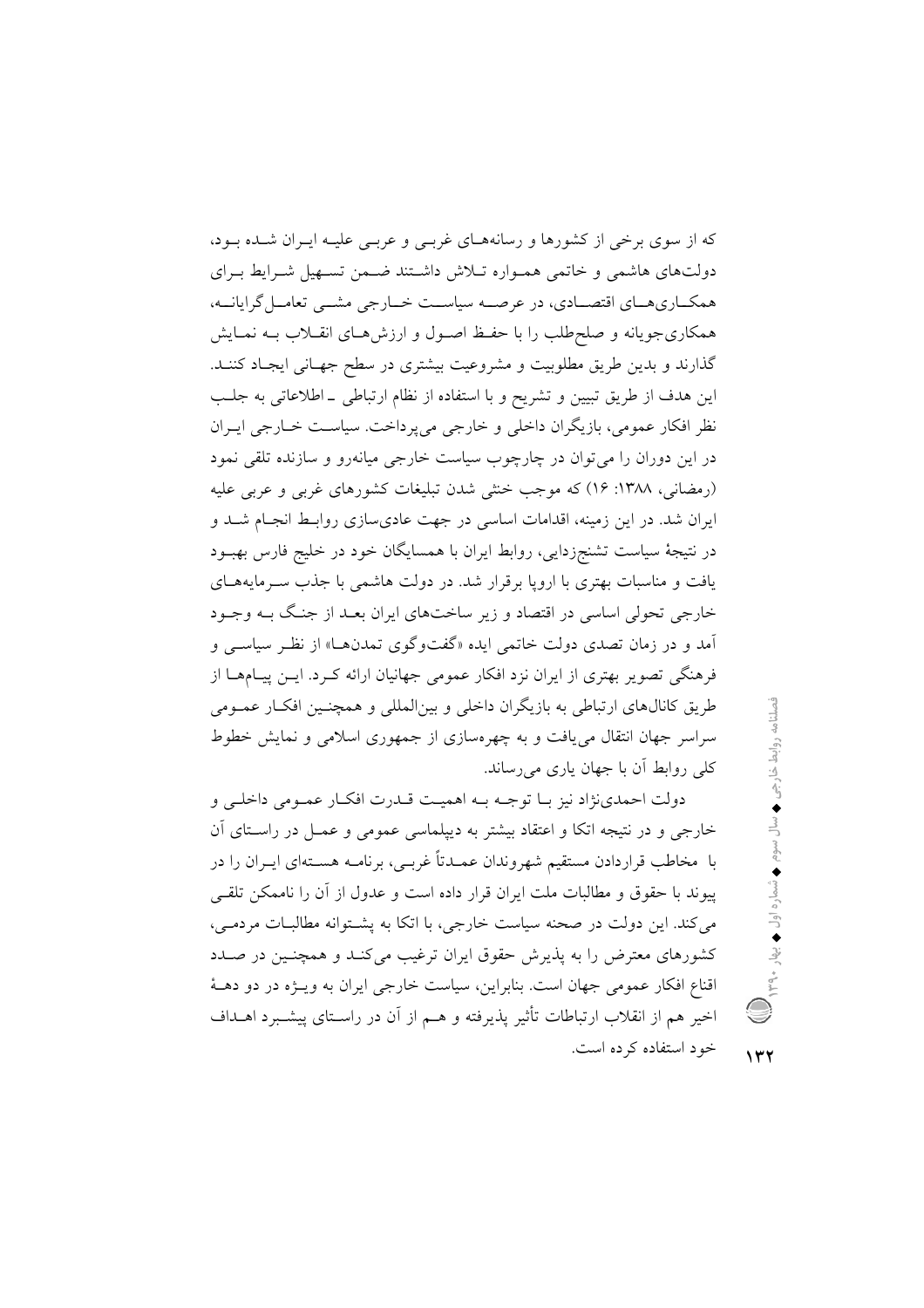تأثیر تحولات جهانی بر گفتمانهای سیاست خارجی جمهوری اسلامی ایران یکی از عوامل مؤثر در شکل(دهی به سیاست خارجی کشـورها، گفتمـان حـاکم بـر سیاست خارجی أنهاست. برخی گفتمان را نظـام ارزش۵حا و قواعـد در یـک زمینـه زبانی تعریف کردهاند. در واقع، گفتمان حاکم بر سیاست خارجی تنها در یک حوزه گفتمانی محصور نیست و تـأثیرات و نفـوذ آن در حـوزهٔ عمـل سیاسـت خــارجی گسترده و قابل ملاحظه است. از اینرو، نه تنها گفتمان حاکم بـر سیاسـت خــارجى بلکه وحدت یا تشتت میان گفتمانهای این عرصه نیز از ابعاد گوناگون حائز اهمیت است. چنانچه گفتمان مؤثر و مثبت و یوپا از یک سو و وحـدت گفتمــان در عرصــه سیاست خارجی از سوی دیگر می تواند یکی از پایههای یک سیاست خارجی موفق را شکل دهد.

اهمیت گفتمانها در سیاست خارجی کشورها در چنـد دهـهٔ اخیـر بـه دلیـل گسترش تکنولوژی اطلاعـات و ارتباطـات و ضـرورت پاسـخگویی و اقنـاع افکـار عمومی، افزایش یافته است. بر این اساس، گفتمان یک دولت در سطح سیاست خارجي امروزه به سرعت مي تواند بسترساز نزديكي، دوري، همسويي يـا اصـطكاك میان بازیگران گردد. سرعت و ابعاد پیامدهای ناشی از گفتمانهای سیاست خــارجی در جهان امروز، در دولتهای ایران نیز به وضوح قابل مشاهده است. در دولتهای گذشته در حالی گفتمان تنش(دایی، وجه تعامل و گفتوگو را مسـلط سـاخت کـه شاید اقدامات محدودی در این زمینــه و در عمــل صــورت گرفتــه بــود و در واقــع، عملکرد تنش(دایی دولت هاشمی و گفتوگوی تمدنهای دولت خاتمی تا رسیدن به گفتمان آن هنوز راه درازی در پیش داشت. اما این گفتمان واجد پی آمدهایی بود، به گونهای که رسانههای ارتباطی در کنار افکار عمومی در جهان، بـه طـور نسـبی از این گفتمان استقبال کردند و عملاً موجبات تلطیف فضای بینالمللی پیرامـون ایــران را فراهم ساختند. در دولت فعلی، هر چند ماهیت سیاست خارجی ایران ثابت مانده است، اما گفتمان مطرح شده در آن با دولتهای قبلی متفـاوت اسـت. هـر چنــد در این دوره تعرضی به اسرائیل صورت نگرفت، منافع حیاتی غــرب در خاورمیانــه بــه خطر انداخته نشد و نشانی از تعدی به همسایگان نیز دیده نشد، اما باز هم به دلیـل نقش ارتباطات و اطلاعات و افکار عمومی و همچنین اهمیت گفتمانهـای سیاسـت

تأثير تحولات جهانی پس از جنگ سرد بر سیاست خارجی جمهوری اسلامی ایران محمود واعظر C  $\gamma$ ۳۳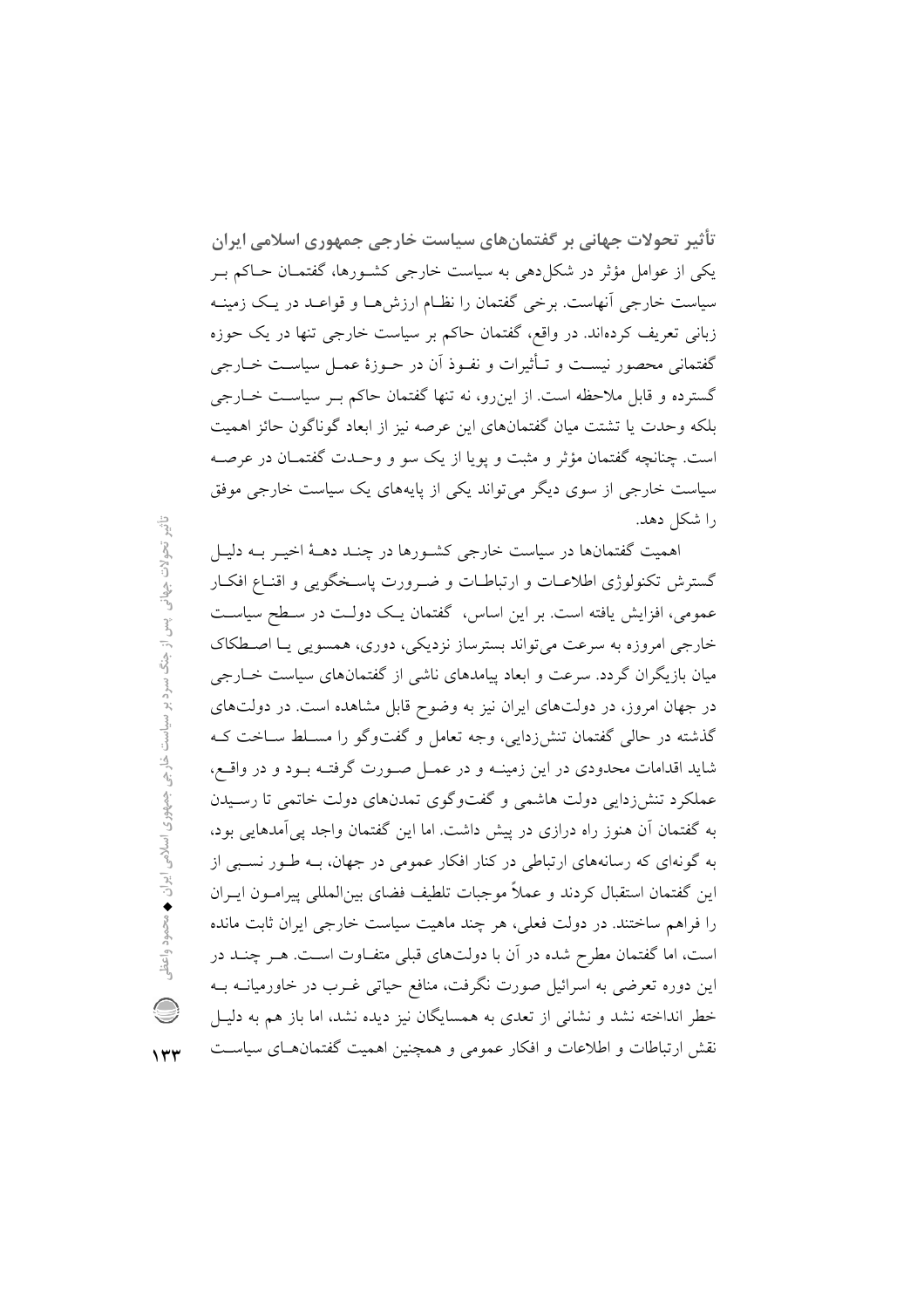خارجی، فضایی تهدیدانگارانه از ایران ایجاد شد. این در حالی است کـه در عمـل، سیاستی در راستای تهدید، تخریب و خطرآفرینی، چه در سطح منطقـهای و چــه در سطح بینالمللی، از سوی دستگاه دیپلماسی ایران در پیش گرفتـه نشـد. بـه عبــارت دیگر، می توان گفت باز هم گفتمان پیش از عملکرد علمداری می کند.

پیشتازی گفتمانها نسبت به عملکردها در سیاست خارجی پی آمدزا و بسترساز است. از این رو، سیر تغییر گفتمانهای سیاست خارجی جمهوری اسلامی ایـران از ابتدای انقلاب تا حال حاضر قابل تمایز و در درک رونـد کلـی سیاسـت خـارجی و سیر تحول و تطور آن حائز اهمیت است. همانطور که پیشتر اشاره شد، اطلاعات و ارتباطات در دنیای امروز طریقههای جدیـد ایجـاد واقعیـت محسـوب مـی شـوند و سیاست خارجی جمهوری اسلامی متأثر از روندهای ارتباطی و اهمیت یافتن برخــی مفاهیم و گفتمانها، اشکال متفاوتی را از خود در جهان ترسیم کـرده اسـت. اکنـون وضعیت به گونهای است که گاه یک موضع گیری در عرصه سیاست خارجی منجـر به ارائه چهرهای جدید از کلیت نظام میشود. با توجه به عملکرد و پیچیدگی فضای ارتباطي \_اطلاعاتي جهان و نقــش أن در معمــاري افكــار عمــومي و موضــع گيــري دولتها، واقعيت أفريني از طريق گفتمانهاي سياست خــارجي أن چنــان قدرتمنــد بوده است که تغییر و تعدیل آن عموماً به دشواری صورت می پذیرد.

فرصتهای سیاست خارجی ایران ایران در قرن گذشته، در مجموع، از شرایط انتقال در نظـام بـین الملـل زیـان دیـلـه است. اما در شرایط سیال کنونی و با توجه به این که تحولات خاورمیانه و به ویـژه منطقه خلیج فارس و به تبع اَن جمهوری اسلامی ایران، یکی از منابع و موضـوعات اصلی در شکل دادن به نظم بینالمللی است، ایران باید از این فرصت استفاده کـرده و قدرت خود را نهادینه و اثر گذار نماید. رصد، مقایسه، دریافت و برداشت منطبـق بر واقعیت از توانایی های سایر بازیگران و خـود، عامـل حیـاتی در شـكل دادن بـه رفتار محاسبه شده و منطبق بر منافع کشور است.

مجموعهای از امکانات و شرایط مربوط به قدرت ایران، چالشها و ضعفهای موجود در بین بـازیگران و نهادهـای بـین المللـی، معضـلات دامنـهدار و ریشــهدار

 $\gamma$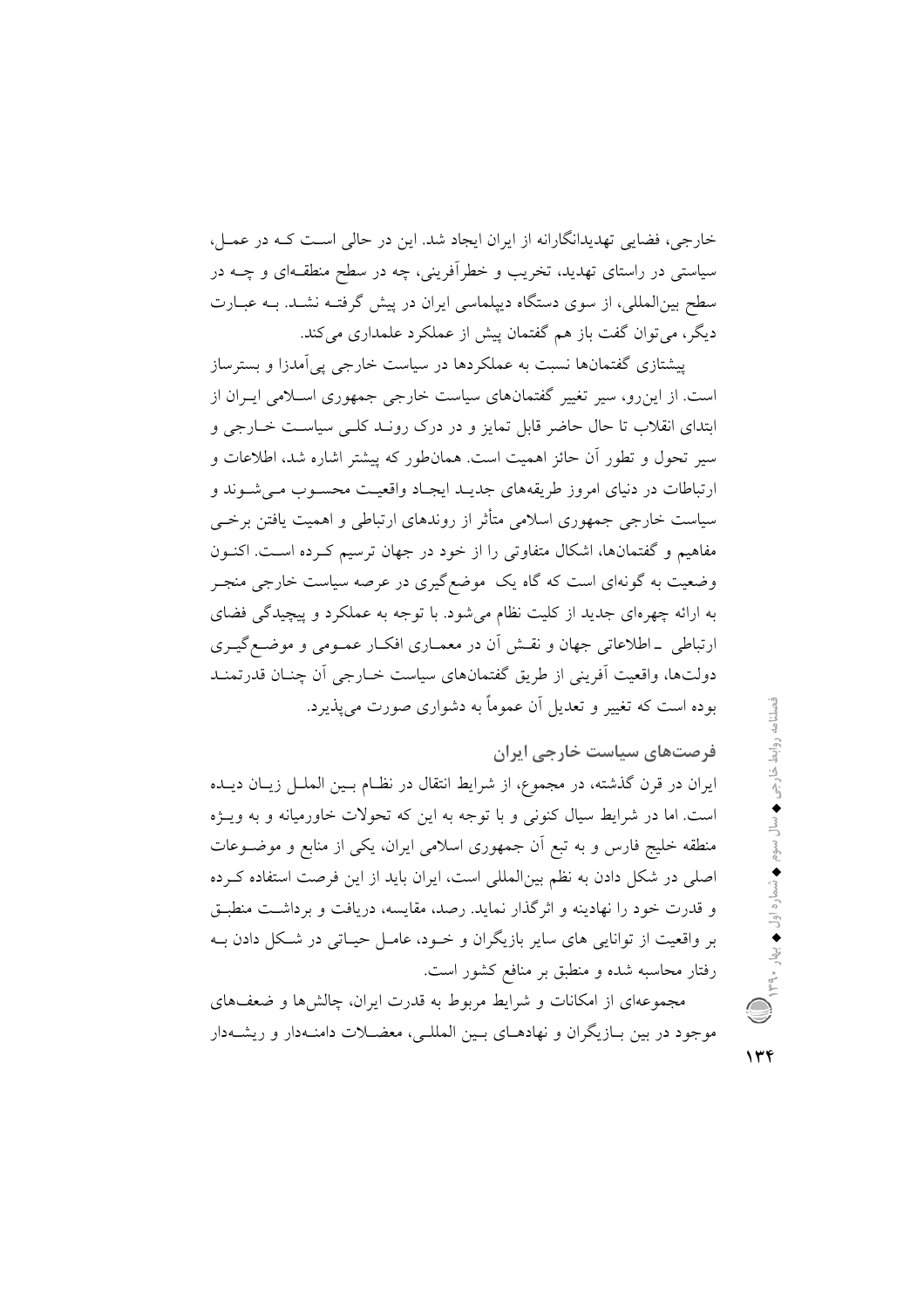منطقهای که ایران میتواند در مسیر حل آنها گام بردارد، به ایران امکان ایفای نقش مؤثر و سازنده منطقهای و بینالمللی را اعطا میکند، مشروط بر آن که ثبات داخلبی خود را حفظ کند و با اتخاذ رویکرد حل مسائل و با ارائـه ایـدهمـای عملـی، نقـش خود را به عنـوان عامـل نهادسـازي منطقـهاي و تـا حـدودي جهـاني توجيـه كنـد. برخورداری «از قدرت ملبی» مناسب، در بهـروبر داری حـداکثری از فرصـتهـای سیاست خارجی پیش نیازی ضروری تلقی می شود.

با توجه به قدرت ملي جمهوري اسلامي ايران و مقدورات و محـدوديتهـاي سیاست خارجی کشور، نقش آفرینی در سطح منطقهای واجد بیشترین مطلوبیت و تناسب خواهد بود. چرا که تعریف سیاست خارجی در سطح جهانی و همچنـین در قالب مناطق متعدد و موضوعات بین|لمللی، هر یک نیازمند صرف هزینههـای قابـل ملاحظه و همچنین حضور در بسیاری از مناطق است که توانایی این کار برای ایران یا وجود ندارد و یا بیش از منفعت، در بردارنده ضرر و خطر خواهد بود. حال آنکـه در سطح منطقهای بستر بسیار مناسبی برای حضور ایران به عنوان بـازیگری فعـال و مسئول و قدرتمند مهیا میباشد. پس از حمله نظامی آمریکا بـه افغانســتان و عــراق، توازن منطقهای به نفع ایران دچار تغییر شد و نقش منطقهای ایران بیش از پـیش پـر رنگ گردید. بنابراین، حفظ وضع موجود و تلاش در جهت تثبیت و ارتقای ایــن نقش باید در رأس اولویتهای سیاست خارجی کشور قرارگیرد.

در خصوص نقش منطقهای ایران توجه به موارد زیر ضروری است:

۱. امکانات ذاتی قدرت ایران، به طور طبیعـی ایــن کشــور را بــه یکــی از پــنج بازیگر اصلی در منطقه خاورمیانه، یکی از ده بازیگر جهان اسلام، و یکسی از پـانزده كشور مجموعه در حال توسعه تبديل كرده است.

۲. دستاوردها و امکانات اکتسابی ایران در یی انقــلاب در ابعــاد نــرم افــزاری و سخت افزاری قدرت، از گرایشهای دینـی-سیاسـی گرفتـه تـا مجموعـه نهادهـای سیاسی و اداری و دانش و فن آوری، ماهیت قــدرت منطقــهای ایــران را بــه نحــوی تغییر داده است که این کشور در تامین امنیـت خـود بـا توجـه بـه مفـاهیم قــدرت نامتقارن و حاکمیتنایذیری تکنولوژی خودکفا شده، ظرفیت تولید امنیـت بـومی را افزایش داده و امکان تولید امنیت منطقهای بر اسـاس نگــرش خــود را فــراهم آورده

 $\frac{c_1^{\text{L}}}{c_1^{\text{L}}}$ تحولات جهانی ٍ پس از جنگ سرد بر سیاست خارجی جمهوری اسلامی ایران ♦ محمود واعظ C

 $Y^{\alpha}$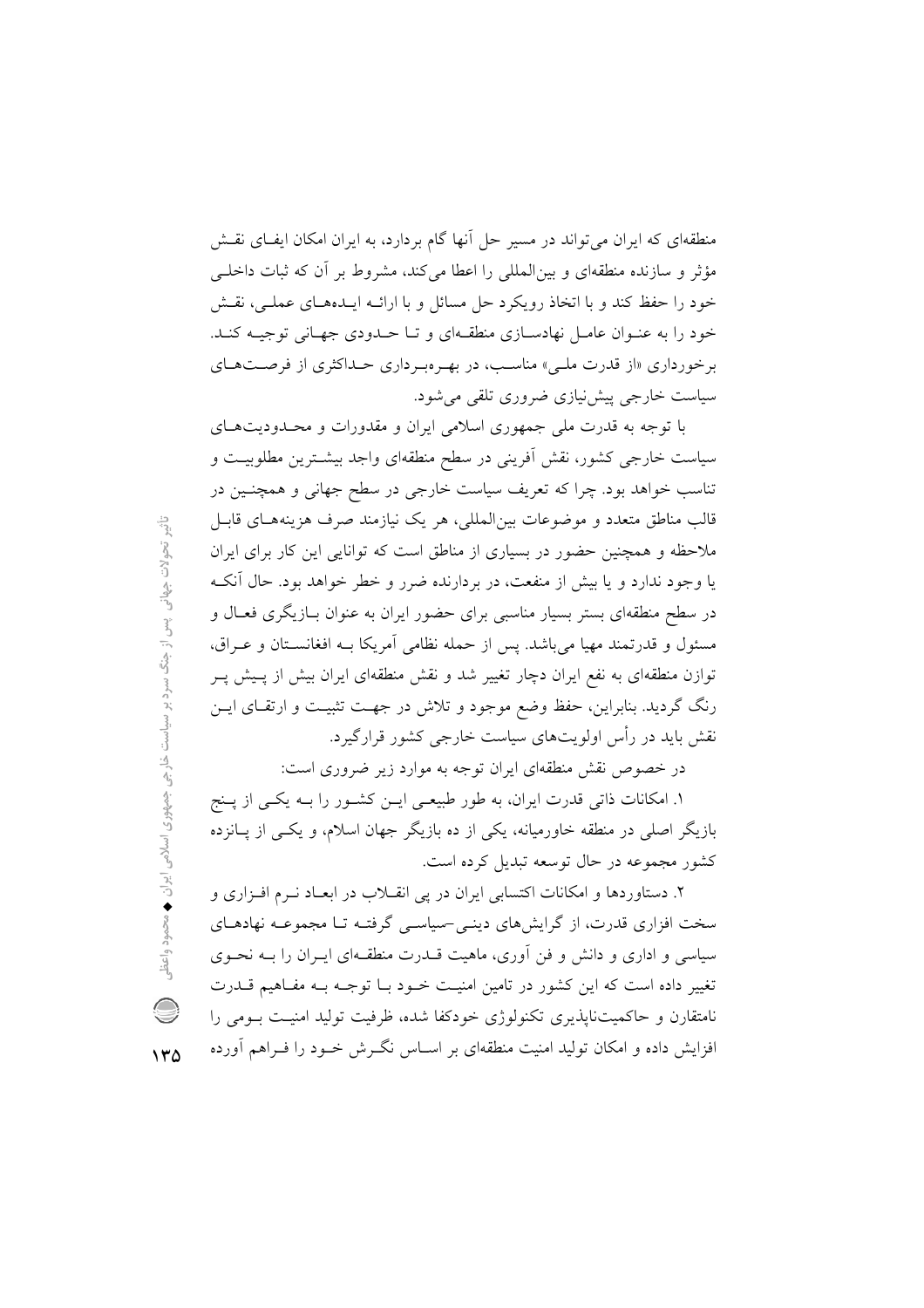است.

۳. در موقعیت کنونی روابط بین المللی، تمامی قدرتهای بـزرگ کلاسـیک و قدرتهای در حال ظهور، با انواع چالشهای درونی و بیرونی روبرو میباشـند. بــه علاوه، نهادهای بین المللی کنونی با چالش های کاراًیی و پاسخ گویی روبرو هستند. برأیند چنین وضعیتی عبارت از این است که فضای مانوری برای تمام قــدرتهــای منطقهای از جمله ایران برای ایفای نقش توأمان منطقهای و بینالمللـی فــراهـم آمــده است.

۴. منطقـه خاورمیانــه و منــاطق پیرامــونی ایــران بــا معضــلات و چــالش۵هــایی روبروست که به طور مستقیم و غیرمستقیم، با سیاست خــارجی جمهـوری اســلامی ابران مرتبط شده است. این چالش هـا در برگیرنـده معضــلات امنیتــی نظیـر عـراق، یاکستان، افغانستان، مسائل اقتصادی نظیر انرژی، امنیت انـرژی و توسـعه اقتصـادی، مسائل سیاسی مانند معضل فلسطین و مسائل فرهنگی مانند جایگاه دین در زنــدگی اجتماعي، مسائل فراگير جهاني نظير مهـاجرت، بهداشـت و فقـر و مبـارزه بــا مــواد مخدر مي باشند.

۵. در هر کدام از این مسائل، امکان ایفای نقش مثبت برای ایران به عنوان یک بازیگر منطقهای و بازیگری موثر در این مقطع انتقالی در روابط بسین المللـی وجـود دارد.

۶. در صورت ایفای نقش مثبت، قدرت منطقهای و موقعیت جهانی ایران تثبیت و تقویت خواهد شد و در صورت عدم ایفای نقش لازم، امکـان بــازیگری از ایــران سلب شده و دیگر بازیگران منطقه از فضای ایجاد شده بهره خواهند گرفت.

۷. ایفای نقش مثبت در گرو تدوین یک سیاست خارجی مبتنی بر حل مســائل و ارائه راه حل هایی برای معضلات منطقهای و بین المللے و در همیان حیال حفیظ موقعیت و اصول و ارزش های انقلاب میباشد.

نتيجه گيري: پايبندي در اصول، تغيير در گفتمان با فروياشي نظام دوقطبي و چند لايه شدن قدرت، قــدرت غيــر مــادي نيــز در كنــار قدرت مادی اهمیت یافت و علی رغم تلاش اَمریکــا بــرای تعریــف نظــم جدیــد در

138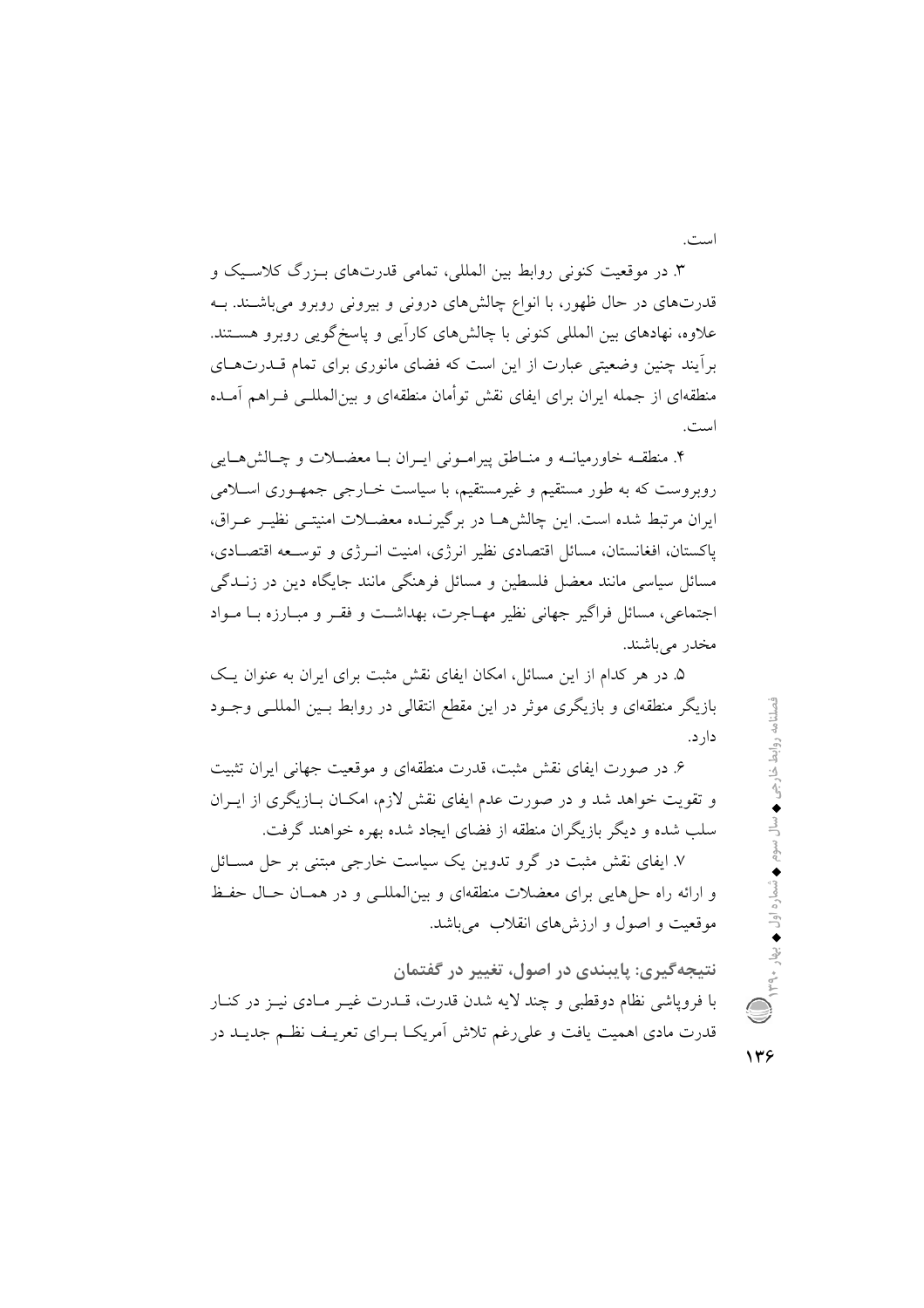راستای منافع جهانی خود، نظام بین|لملل پس از دوران جنگ سـرد هنـوز در دوران انتقالی قرار دارد. ویژگی های این دوره و گسترش جهانی شدن و فن آوری اطلاعــات و ارتباطات موجب تاثیر بیشتر بر سیاست خارجی کشورها شده است. همچنـین ۱۱ سپتامبر و امنیتی شدن منطقه سا افیزایش حضیور آمریکیا نیبز سر گفتمیان سیاست خارجی کشورهای منطقه تاثیر گذاشته است.

موضوع اين مقاله بررسي اثر تحولات جهاني (هم تغييـرات سـاختار قــدرت و هم جهانی شدن) بر گفتمان سیاست خارجی جمهـوری اسـلامی ایـران در دو دهــه اخیر و فرضیه مورد آزمون مقاله اثرگذاری این تحولات بر ایجاد تغییرات شکلی در گفتمان صدور انقلاب و توجه به متغیرهای اقتصادی در روابط خــارجی، علــی رغــم تداوم تأکید سیاست خارجی این کشور بر اصول و آرمانهای اولیه انقلاب اسـلامی، می باشد.

همانطوری که بحث شد، تغییر در ساختار نظام بینالملل و روندهای جهانی بر گفتمان سیاست خارجی ایران اثر گذاشته است. جهانی شدن اقتصاد و کوچک شدن دولت و تأثیر آن بر رویکرد سیاست خارجی جمهوری اسلامی ایران از جمله تــاثیر آن بر اصل ۴۴، تلاش ایران برای عضویت در WTO و انقبلاب ارتباطیات بیا اثیرات خود بر سیاست خارجی جمهوری اسلامی ایران مانند افزایش تبلاش در دیپلماسبی عمومی ایران یکی از مصادیق اثرات روندهای جهـانی بـر سیاسـت خـارجی ایـران بو دند.

هر چند تغییر در اصول کلی سیاست خارجی الزاماً مطرح نیست، امــا تغییــر در رویکردها و گفتمانهایی که از اصول ثابتی تبعیت می کننـد، ضـروری اسـت. ایـن گوناگونی رویکردهای مبتنی بر اصول، باید با شناخت و درک صحیح وضعیتهـا و ساختارها و همچنین ارزیابی روندهای جدید یا در حیال شبکل گیبری و محاسبات سود و زيان طراحي گردند.

اساساً از آنجا که ستونهای سیاست خارجی کشورها ریشه در قانون اساســی و اصول کلی مشروعیت آنها دارد، نمی توان انتظار داشت سیاست خــارجی کشــورها در یک دوره زمانی کوتاه دچار تغییـرات بنیـادین گـردد. از ایــن٫رو، معمــولأ مبــانی مشروعيتزايي كشورها محفوظ باقى مىماند. آمد و شد دولتها در چنـين فضـايي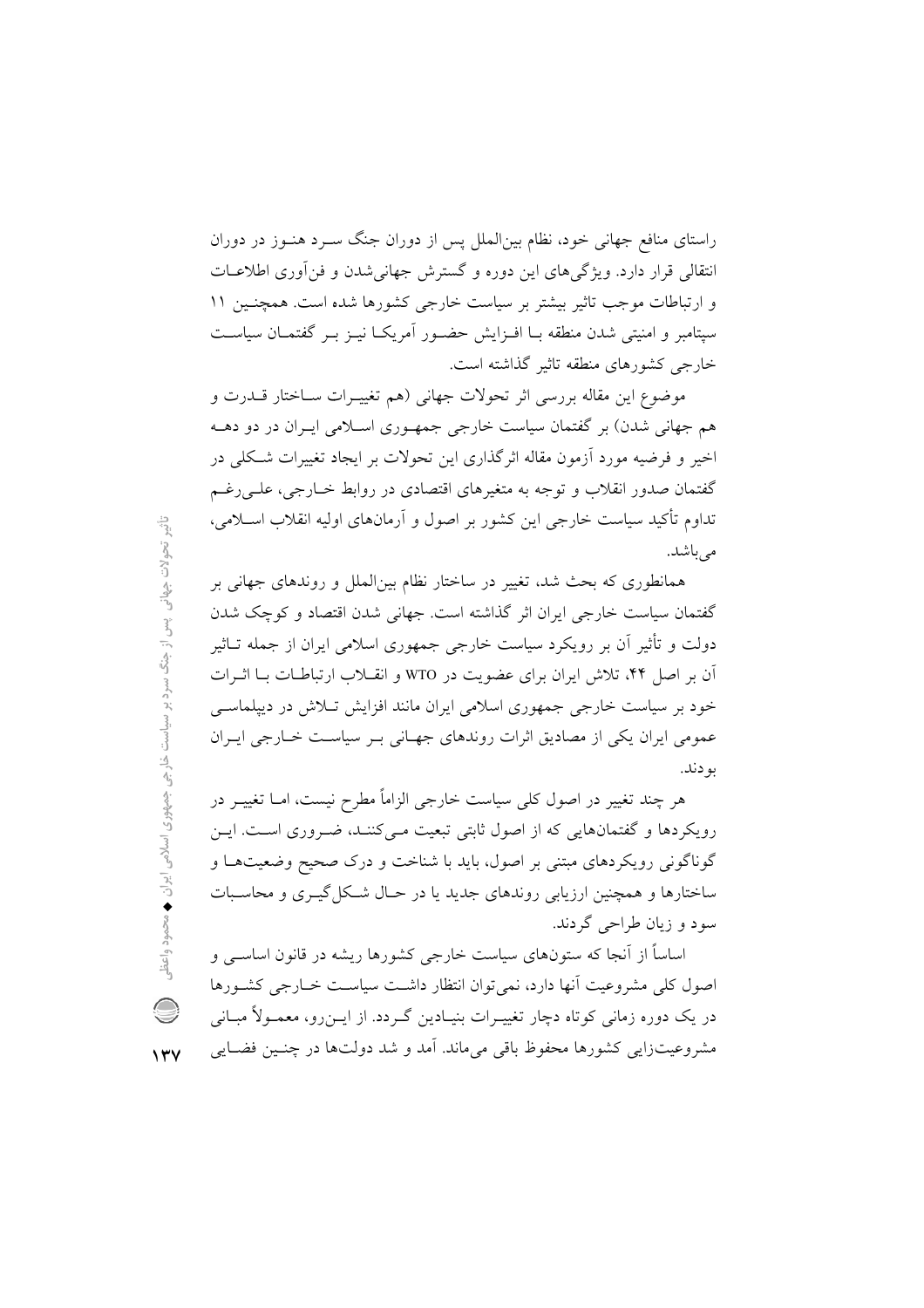می تواند سیاست خارجی را در دایرهای بـا شـعاع محـدود و قابـل تخمـین متحـول سازد. این تغییرات می تواند متضمن گشایش در روابط خارجی و توسـعه سیاسـی و اقتصادی گردد و یا اَنکه موجب زیان و تحدید بستر رشد و شکوفایی کشـور شـود. په بيان ديگر، نمي توان تصور كړد كه تنها جركت در مسير تعيين شيدۀ اوليـه و پيا تغییر بنیادین نسبت به اصول اولیه، صحت و منفعت در سیاست خارجی بـه همـراه میآورد، بلکه تغییرات و تعــدیلِهــا بــه نــوعی کــه پــیآمــدهای قابــل پــیش;بینــی و محاسبه پذیری داشته باشند، واجد عقلانیت بیشتری است.

روندهای جهانی، همچنین تحولات و تغییر ماهیت نظام بینالملل بـر سیاسـت خارجی بسیاری از کشورهای جهان از جمله جمهوری اسلامی ایران تأثیرگذار بوده است. روندهای جهانی از جمله جهانی شدن اقتصاد به لحاظ ایجاد وابستگی متقابل میان کشورها و همچنین نزدیکسازی مقولات سیاسی و اقتصادی، سیاست خــارجی كشورها از جمله جمهوري اسلامي ايران را متــأثر ســاخته اســت. بــا جهــاني شــدن اقتصاد، این عامل بیش از پیش به وزنهای مهم در سیاست خارجی کشور تبدیل شـد و باعث شد تا بسیاری از جهتگیریها ملاحظـات اقتصـادی را در ترسـیم خطـوط کلی سیاست خارجی بیشتر بگنجانند. بهبود روابط با کشورهای منطقه و پــا تقویــت ارتباطات با شـرکای اقتصـادی، بــه ویــژه پــس از جنـگ ۸ ســاله ایــران و عــراق، و ضرورت توسعه و پیشرفت کشور مسـتلزم ایجـاد برخــی تغییــرات در رویکردهــای سیاست خارجی بود. جهانی شدن ارتباطـات نیـز از منظـر اهمیـت پـافتن مباحـث گفتمانی و ارتقای آگاهی و ایجاد ادراکات، منافع و مطالبات و ضرورت اقناع افک ر عمومی داخلی و خارجی هم بر سیاست خارجی کشور اثرگذار بوده است و هم بـه عنوان ابزاری در دست دستگاه دیپلماسی مورد بهرهبرداری قرار گرفته است. امـروزه و با گذشت بیش از سه دهه از تجربه سیاست خارجی، همهٔ سـنتهـا، تجربیـات و تغییرات این دوران ارزشمند است و میتواند راهنمای سیاست خـارجی کشـور در آینده برای نیل به اهداف والاتر قرار گیرد. این اهداف با درک صحیح و واقع گرایانــه از تحولات و روندهای جهانی محقق خواهند شد. \*\*

 $\lambda + \lambda$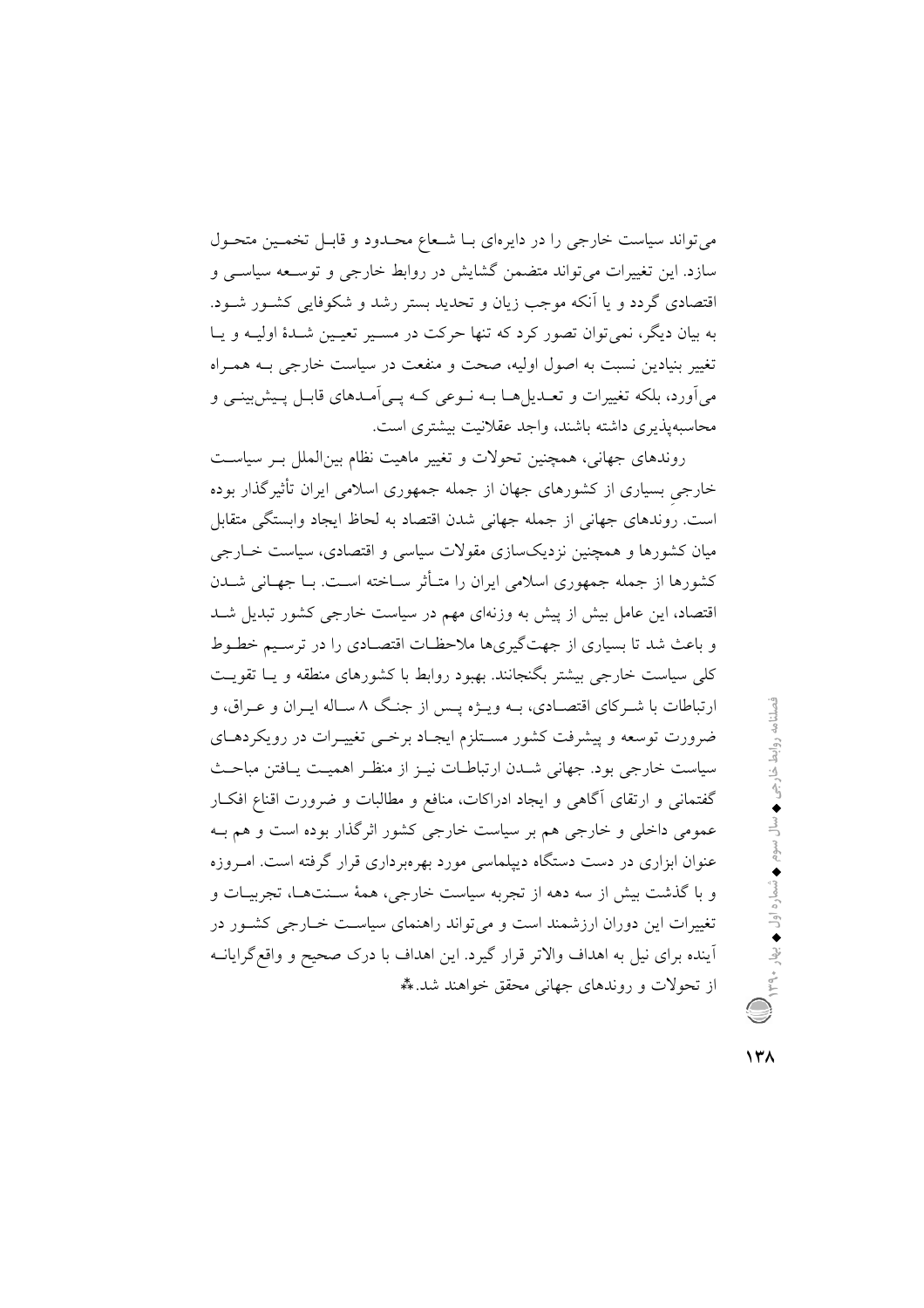## الف -فارسي اخوان زنجانی، داریوش ۱۳۸۱. *جهانی شدن و سیاست خــارجی*، تهـران: دفتـر مطالعـات سياسي و بين|لمللي. دهقانی فیروزآبادی، سیدجلال. ۱۳۸۶. گفتمـان اصـولگرایـبی عـدالت محـور در سیاسـت خارجی دولت احمدیiژاد، *دو فصلنامه دانش سیاسی*، سال سوم، شماره ۱، بهار و تاسىتان. دهقانی فیروزآبادی، سیدجلال. ۱۳۸۸. **سی***است خارجی جمهوری اسلامی ایــران***،** تهــران: سمت. رمضانی، روحالله. ۱۳۸۸. درک سیاست خارجی ایران*، فصلنامه روابط خارجی،* سـال اول، شماره اول، بهار. روحانی، حسـن. ۱۳۸۹. *امنیت ملـی و نظـام اقتصـادی ایـران*، تهـران: مرکـز تحقیقـات استر اتژیک. سریعالقلم، محمود. ۱۳۷۹. **سی***است خارجی جمهوری اسلامی ایسران؛ بسازبینی نظسری و پارادایم ائتلاف*، تهران: مرکز تحقیقات استراتژیک. صدوقی، مرادعلّی. ۱۳۸۰. ت**کن***ولوژی اطلاعاتی و حاک***می***ت ملــی***،** تهـران: دفتـر مطالعــات سياسي و بين المللي. غرایاق زندی، داود. ۱۳۸۷. .اصـول و مبـانی سیاسـت خـارجی جمهـوری اسـلامی ایـران: جستاری در متون، *فصلنامه مطالعات راهبردی*، سال یازدهم، شماره دوم. مرکز تحقیقات استراتژیک. ۱۳۸۹. ابعـاد و پیامـدهای انتشـار اسـناد وزارت امـور خارجـه آمريكا توسط سـايت ويكـي لـيكس، **نشسـت تخصصـي**، شـماره ١۴۵، معاونـت پژوهشهای سیاست خارجی. نش، کیت. ۱۳۸۲. ج*امعه شناسی سیاسی معاصر؛ جهانی شدن، سیاست، قسدرت*، ترجمه محمدتقى دلفروز، تهران: كوير. نقیبزاده، احمد. ۱۳۸۷. *فرایند تصمیمگیری در سیاست خــارجی ایــران (چــالش هــا*، *آسيبها و راهكارها)*، تهران: مركز تحقيقات استراتژيک. واعظى، محمود. ١٣٨٧. اتحاديه ارويا از قانون اساسى واحد تا معاهده ليسبون، در اتحاديــه

تأثیر تحولات جهانی ٍ پس از جنگ سرد بر سیاست خارجی جمهوری اسلامی ایران ♦ محمود واعظ

O

 $149$ 

منابع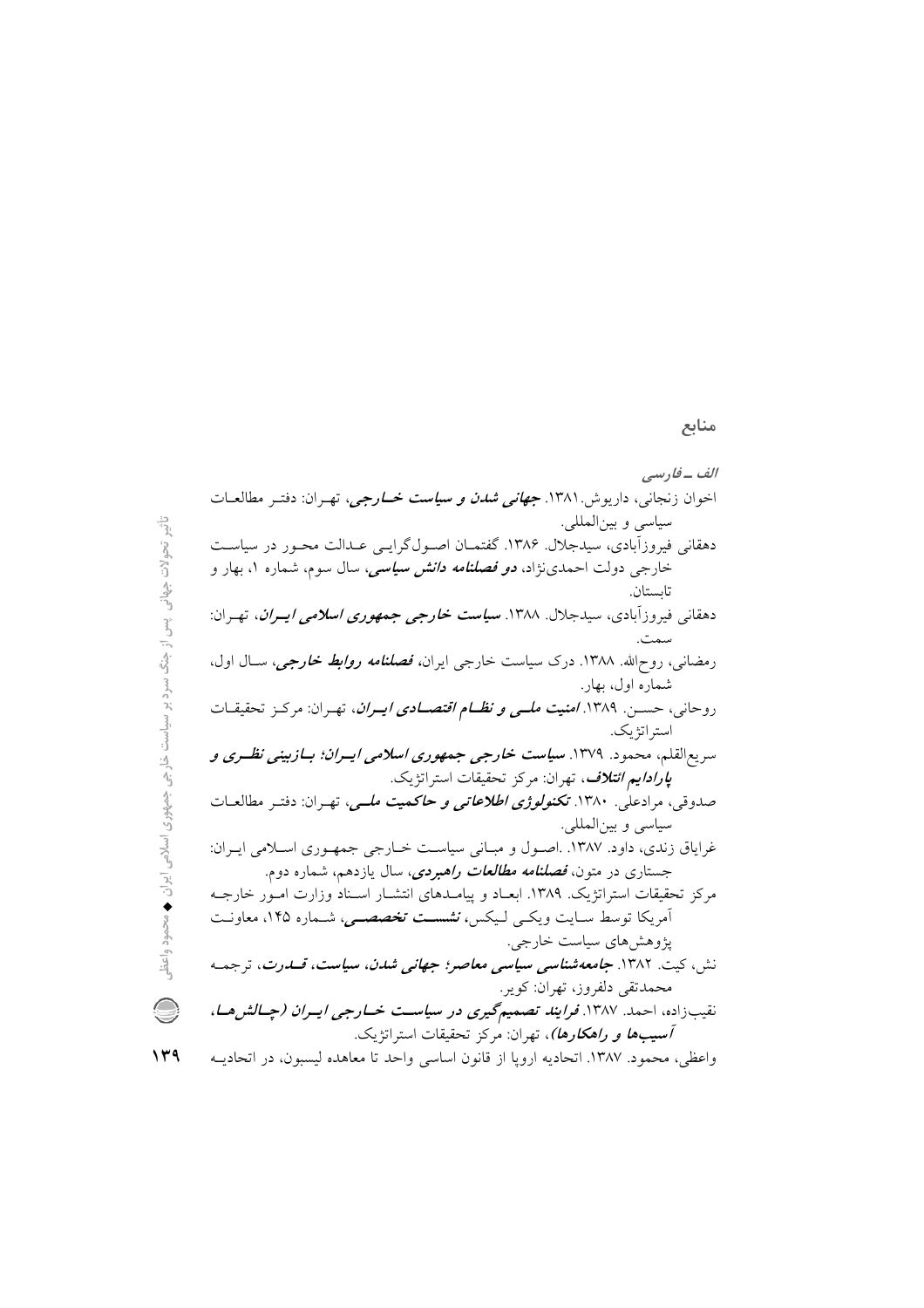اروپا و سیاست بین|لملل، *پژوهش شــماره ۱۶*، پژوهشـکده تحقیقــات راهبــردی، گروه پژوهشی سیاست خارجی. واعظی، محمود. ۱۳۸۸. می**انجر گری در آسیای مرکزی و قفقاز؛ تجربه جمهوری اسلامی** ايران، تهران: وزارت امور خارجه، مركز چاپ و انتشارات. وزارت امور اقتصادی و دارایسی. ۱۳۸۹. **سی***است هـای کلــی اصــل ۴۴ قــانون اساســی* جم*هوری اسلامی،* تهران دفتر برنامهریزی ونظارت بر اجـرای سیاسـتهـای کلـی اصل قانون اساسی: http://asl44.mefa.ir هیل، کریستوفر. ۱۳۸۷. *ماهیت متحول سیاست خارجی،* ترجمـه علیرضـا طیـب و وحیــد بزرگی، تھران: پژوهشکده مطالعات راهبردی.

ب \_ لاتين

- Amin, Ash. 1997. Placing Globalization, Theory, Culture and Society, in Bryson, John, Nick Henry, David Keeble, Ron Martin, (eds), The Economic **Geography Reader: Producing and Consuming Global, Capitalism,** Chichester: Wiley.
- Amineh, M.P. & S.N. Eisenstadt. 2007. The Iranian Revolution: The Multiple Contexts of the Iranian Revolution, Perspectives on Global Development and Technology, Vol. 6, No. 1-3.
- Aysha, E.E. 2006. Foucault's Iran and Islamic Identity Politics Beyond Civilizational Clashes, External and Internal, Intenational Journal of Politics, Culture and Society, Vol. 15, No. 2.
- Cooper, R.N. 1998. World Trade, the Middle East, and the Stability of World Oil Supplies, World Economy, Vol. 21, No. 4.
- D Zoysa, R. & O. Newman. 2009. Crisis and Resurgence: Redefining the United States and European Union Relationship in the Face of Global Challenges, Twenty - First Century Society, Vol.4, No. 3.
- Doking, Anthony. 1991. Space of Culture, Spaces of Knowledge, A.D.King (ed), Gloalization and the World System: Contemporary Conditions for the Representation of Identity, New York: Macmillan.
- Druker, Peter. 1997. The Global Economy and Nation-State, Foreign Affairs, Vol.79. No. 5.
- Furtig, H. 2007. Coflict and Cooperation in the Persian Gulf: The Interregional Order and US Policy, Middle East Journal, Vol. 61, No. 4.
- Golub, P.S. 2004. Imperial Politics, Imperial Will and the Crisis of US Hegemony, Review of International Political Economy, Vol. 11, No. 4.
- Held, D. 2005. Toward a New Consensus: Answering the Dangers of

 $\mathcal{N}$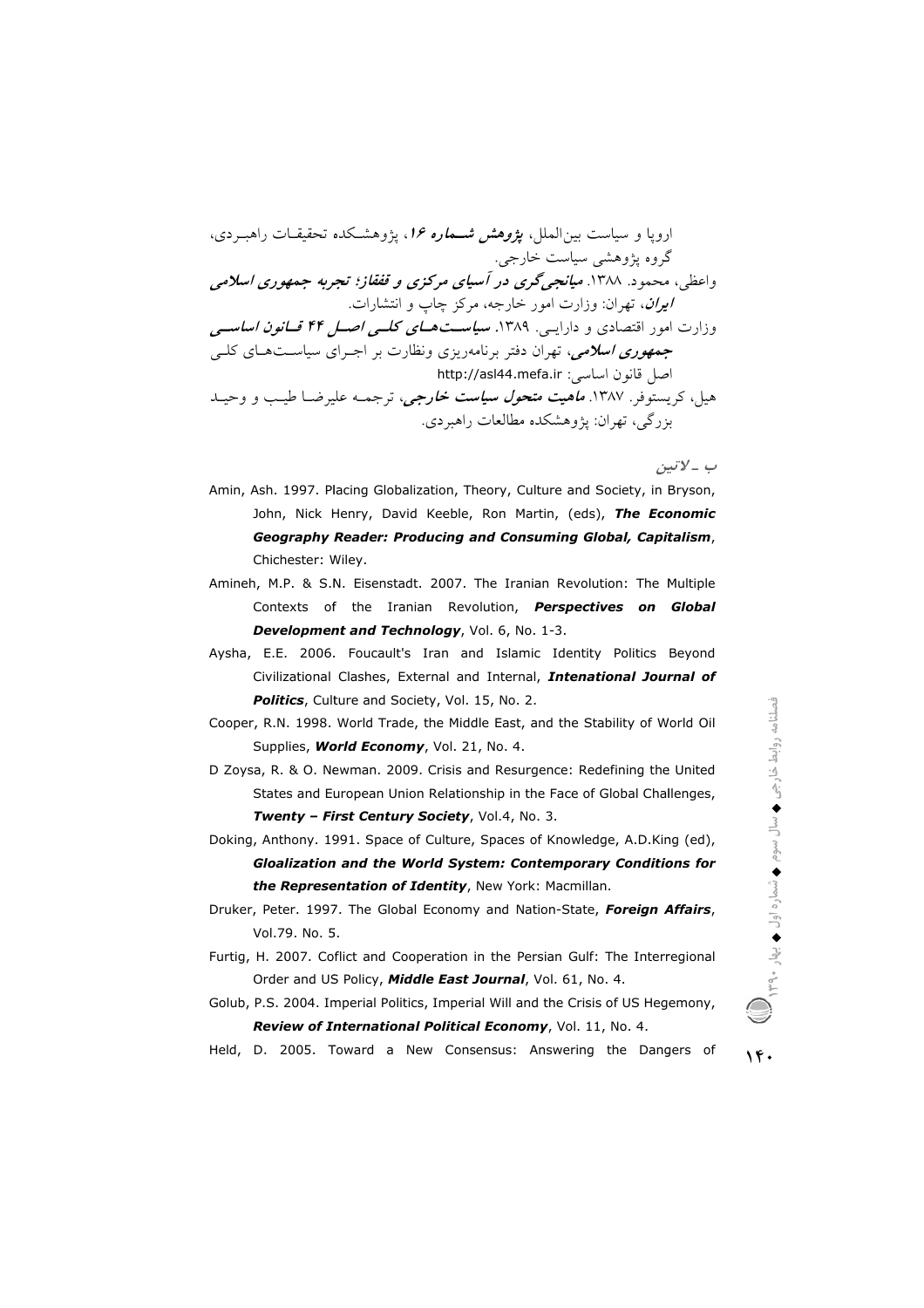Globalization, Harvard International Review, Vol. 27, No. 2.

Ikenberry, G. J. 2010. The Liberal International Order and Its Discontents, Millennium: Journal of International Studies, Vol. 3.

Melissen, Jan. 2005. Wielding Soft Power: The New Public Diplomacy, Netherlands: Clingendael Institute of International Relation.

Moinuddin, R. G. 1995. The New World Order Transition in the Third World: Implications for the Nation - State, Journal of Third World Studies, Vol. 12, No. 1.

Moshirzadeh, H. 2007. Discursive Foundations of Iran's Nuclear Policy, Security Dialogue, Vol. 38, No.4.

Onuf Nicholas & Frank F. Klink. 1998. Anarchy, Authority, Rule, International Studies Quarterly, Vol. 33, No. 2.

Overbeek Henk. 2005. Global Governance, Class, Hegemony: A Historical Materialist Perspective, in Alice D.Ba & Matthew J.Hoffmann (eds.), Contending Perspectives on Global Governance, London and New York: Routledge.

Press - Barnathan, G. 2004. The War against Iraq and International Order: From Bull to Bush, International Studies Review, Vol. 6, No. 2.

Keohane, Robert. 1984. After Hegemony: Cooperation and Discord in the **World Political Economy**, Princeton: Princeton University Press.

Rodan, G. 1998. Asia and the International Press: The Political Significance of Expanding Markets, Democratization, Vol. 5, No. 2.

Rosenau James. 1966. Pre - theories and Theories of Foreign Policy, in Robert Barry Farrel (ed), Approaches in Comparative and International Politics, Evanston: Northwestern University Press.

Rothkopf, David. 1998. Cyberpolitik: The Changing Nature of Power in Information Age, Journal of International Affairs, Vol. 51, No. 2.

Sariolghalam, Mahmood. 2001. Justice for All, The Washington Quarterly,  $24:3.$ 

Sondermann Fred A. 1961. The Linkage between Foreign Policy and International Politics, in J. Rosenau, International Politics and Foreign Policy: A Reader in Research and Theory, New York: Free Press of Glanco Inc.

Weber, R.H. & M. Grosz. 2009. Legal Framework for Media and Democracy, Communication, Vol. 34, No. 2.

Zizeck, Slavoj. 1997. Multiculturalism, or the Cultural Logic of Multinational

 $141$ 

 $\bigcirc$